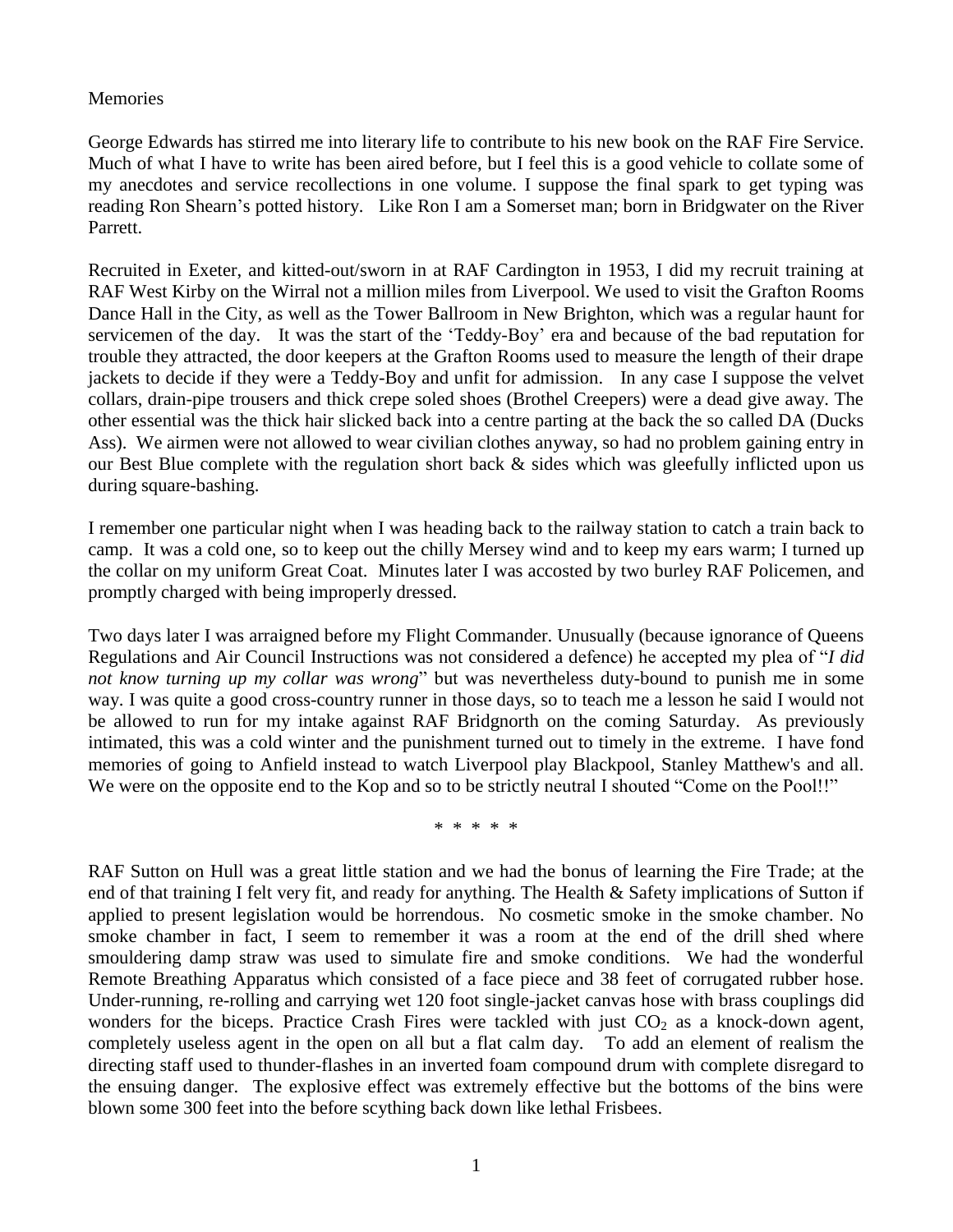The "Protective Clothing" was a joke too. We wore denims that fit where they touched, welly-boots, a leather jerkin and asbestos gauntlets. All this was topped by a 1914-18 war helmet fitted with an asbestos cloth face piece incorporating safety-glass visor.

\* \* \* \* \*

My first operational posting was to A  $\&$  AEE Boscombe Down, the abbreviation stands for Aeroplane & Armament Experimental Establishment. What could have been better for a new Fireman and a new Airman? Biggles eat your heart out!

Practically every aircraft then in service, or about to enter or leave the RAF were in evidence, plus the Fleet Air Arm machines. I had my first flight in an Avro Anson and had to draw a parachute from Safety Equipment. After the flight I went to the door, placed my parachute on the floor, then after jumping out picked it up by the rip cord instead of the carrying strap. It only partly deployed thank goodness, and I staggered back to the Para Packing department with a bundle of silk which cost me two shillings to have repacked.

In addition to our aircraft, the Americans had ten engined B36 bombers on the base (six turning and four burning). Legend had it that one B36 overshot Boscombe's main runway and after crashing through the perimeter fence, crossed the Salisbury Road and demolished a haystack. One of the firemen recalls the comment of the American pilot on leaving the aircraft. "*There's a lot of goddamned hay about for the time of the year*".

Our WO was Mr Denny. Fresh out of training and accompanied by one other new fireman I arrived at the section with my Blue Cards. Apparently on his own in the Fire Section, the said WO Denny took us out into the yard and proceeded to question us on the use of fire extinguishers and actions in the event of a fire. Of course our answers were faultless which cheered him up. He then said "What Trades are you?"

"Firemen Sir!" we replied cheerily.

This had the effect of inducing an immediate attack of paranoia in the man.

"Why the blankity blank blank did you not tell me?" he enquired.

Well being new airmen at our first station with our first Blue Chit how were we to know that Fire Section applied to all trades on arrival?

Mr Denny had the last laugh though. When we had completed the arrival procedure and reported back he had some equipment familiarisation training ready for us. Amongst other things we had to polish the solid brass collecting heads, the solid brass and copper Knapsack Tanks and not least the big brass Five Way Selector Wheel on the Austin Domestic.

We had lots of minor incidents but nothing major. I learned to drive on the Bedford water bowser which was reasonably powered and responsive. For foam production we had 45 Monitors, 44 Conversions and WOT1s would you believe? These were supplemented by both Austin and Fordson Gas trucks, an Austin Domestic, and a Karrier Bantam with a 30 Gallon Foam mounted on the flat-bed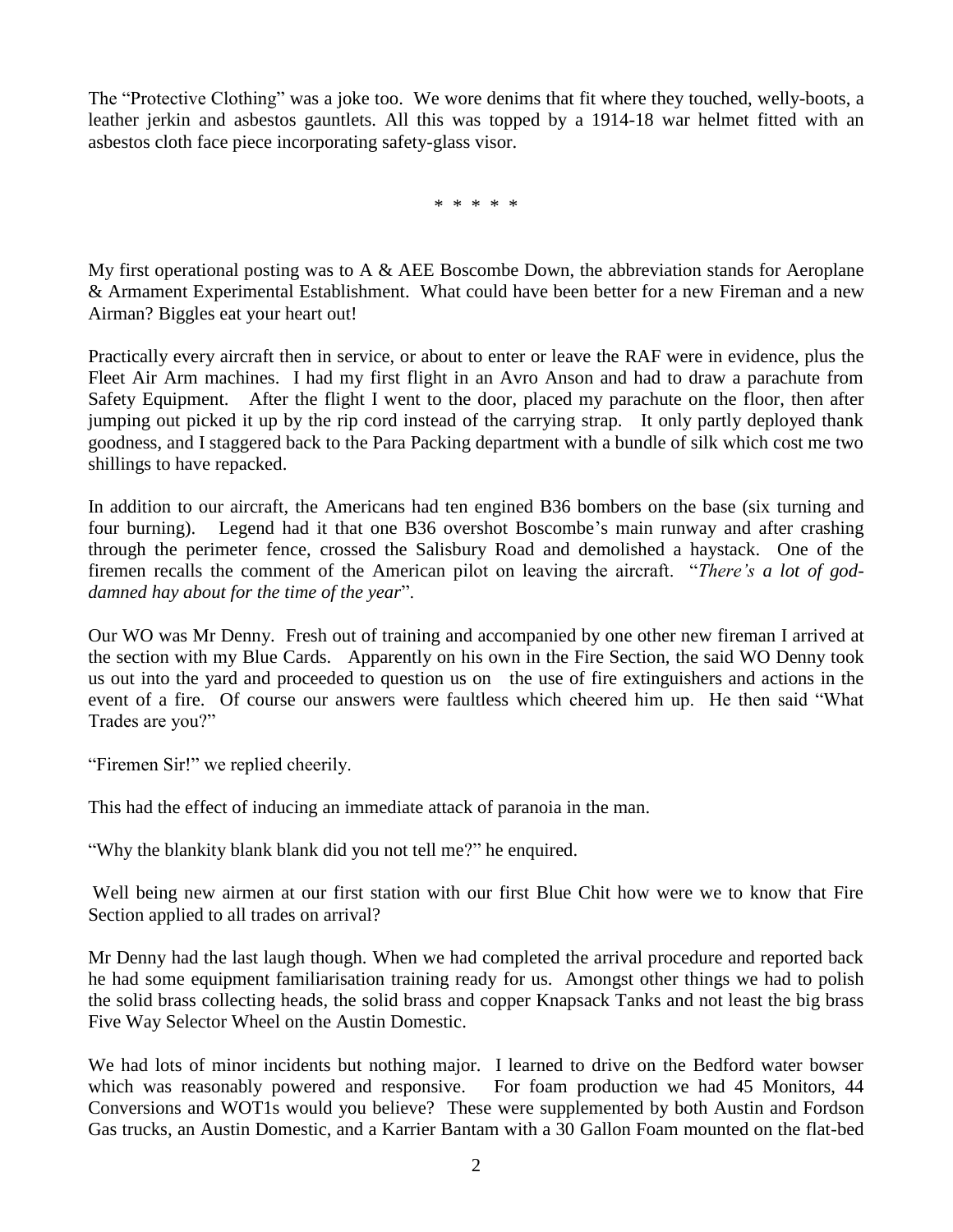with boxes either side for extinguishers. We also had three Jeep Crash Rescue vehicles, a Ford, and two Wileys. The Jeeps were great fun, almost indestructible in fact. We turned one over in the snow, heaved together to get it upright, and it carried on without a problem. Driving the 45 monitor was a challenge though. The steering wheel was an enormous wire spoked affair, but any connection between its title and function (turning the wheels) was pure chance. It was woefully under powered with a 30 HP V8 engine, and the brakes were abysmal. However, with acceleration of 0 to 40 eventually, the need for the brakes was arbitrary. The distributor for the engine spark plugs was placed at the front of the V 8 block behind the radiator, and subject to moisture ingestion (no WD40 in those days).

Boscombe Down was of course on the High Ground of Salisbury Plain and consequently all roads out were down hill to Amesbury and other villages. I only ever did one trip in the 45 Monitor down that hill as a passenger and it frightened me fartless. We received one of those new fangled Mark 5 tenders before I left; a paradigm shift on all the other trucks which had been with us for at least 10 years.

The gas factory at Porton Down was adjacent to Boscombe, and many of the National Servicemen strapped for cash underwent the experiments for a small pecuniary gain. As it has transpired *in for a penny in for a problem in later life*.

I got my kicks from the Hop and got drunk for the first time in my life. We used to sleep in the section and my rowdy behaviour attracted a passing RAFP patrol. Alas, I spent the night in the cells. It is worthy of note that next morning I saw the first flight from Boscombe Down of the English Electric P1 (Lightning) through the bars.

\* \* \* \* \*

Boscombe was part civilian and part service, and when the civvies took over we were all posted out. I went to RAF Innsworth arriving on AOC's Inspection day. Walking through the rows of identical wooden huts in FSMO (Full Service Marching Order), that's all the webbing; big pack, small pack, ammunition pouches, water bottle, bayonet, frog, plus great coat and kit bag; I ran slap bang into the path of the advancing AOC"s entourage. Not the smartest airmen in appearance or brain power, I did not have the nous to do an about turn. I tried a salute, which did not please the SWO, then they examined me closely and discovered that I was a scruffy irk. I managed to slink off and tucked away a service lesson.

WO Jones was in charge at Innsworth though we only ever saw him on Pay Day. After only three months there I was PWR"d for FEAF/Singapore, but when the posting came it was changed to Hong Kong.

\* \* \* \* \*

I arrived at Kai Tak in January 1955, after 28 days at sea on Her Majesty's Troopship Asturias. Asturias was one of the bigger and better Troop Ships on the route (28,000 tons), with the RAF accommodated in cabins, and the licentious soldiery on Troop Decks. My wife joined me in Hong Kong after my 21st Birthday, having travelled out on the same boat. We went home in the same vessel with a new daughter and after 56 days at sea each we have never considered a modern cruise holiday since.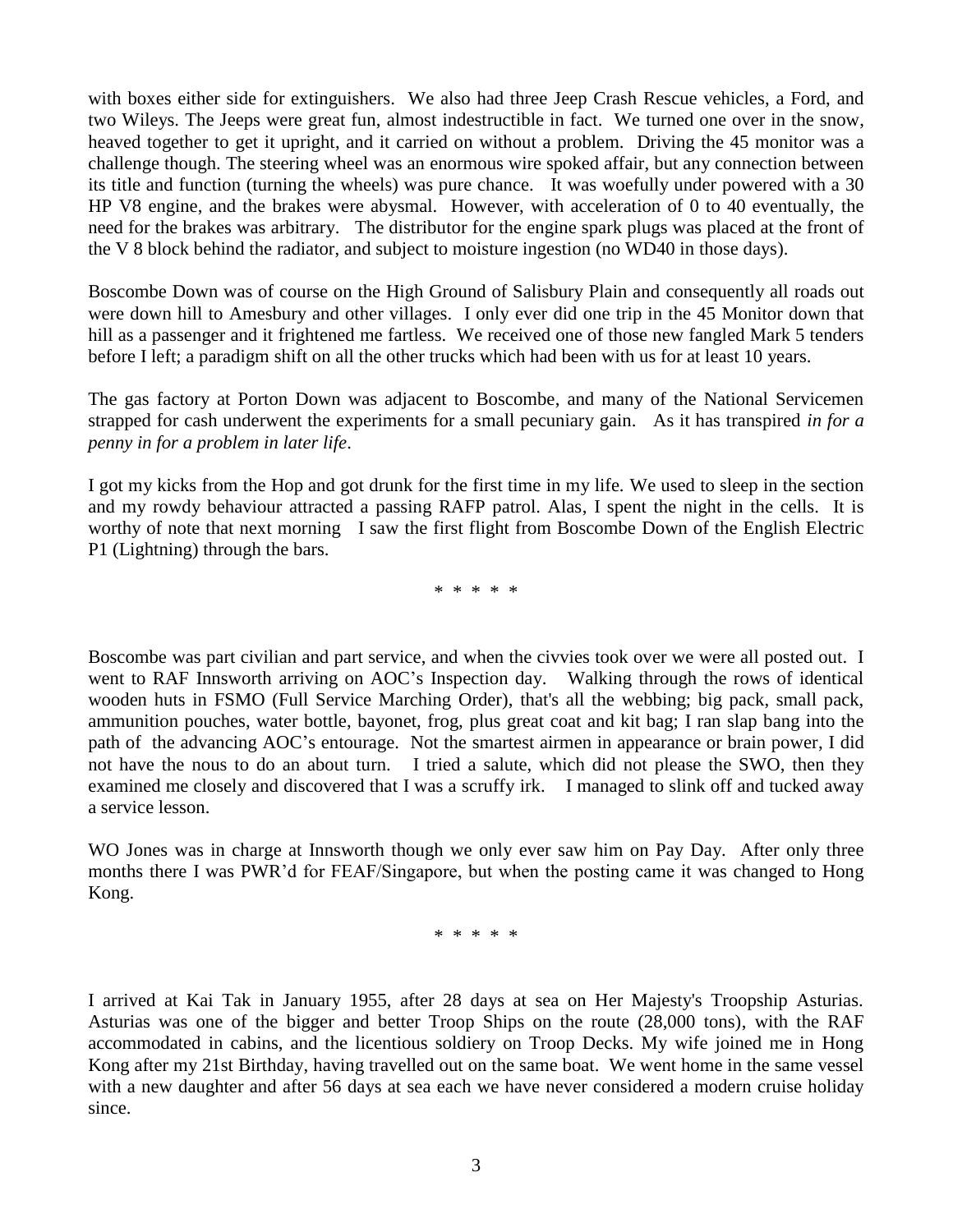The Sunderland Flying boats were ever present, and one of my first duties was manning the Fire Floats (we had two, a broad beam and a narrow beam converted pinnace/sea plane tenders). Before a Sunderland landed or took off we would "snore" (Marine Craft Speak) up and down the Kowloon side of the bay to clear the Sampans, Junks and other sundry vessels. Sometimes, as with other fire appliances, the Fire Floats were misused to ferry people (VIPs mainly) across to Hong Kong Island with the fireman performing the "let go for'ard" and Boat Hook Drill (All very RN).

The Americans also operated amphibious aircraft into Kai Tak, notably the Catalina and the Grumman Privateer. 28 Sqn were flying Vampires and latterly Venoms at RAF Sek Kong and had donated their Mk23 Spitfires (5 bladed propeller version) to The Hong Kong Auxiliary Air Force. 80 Sqn were resident at Kai Tak flying DH Hornets (A single seat fighter version of the Mosquito). There were a couple of Bristol Beaufighters on Target Towing Flight, and many Commonwealth visitors, principally Avro Lincoln bombers of The RAAF in transit to and from the Malayan confrontation. American F86 Sabres would drop in on their way to Korea with their US giant freighter of the day the Globemaster. All of the National Carriers operated into Kai Tak using Douglas DC 4, DC 6 or latterly 7C, and Lockheed Constellations. The first Bristol Britannia arrived late "56. Cathay Pacific were in their infancy at that time flying Convairs. RAF Transport Command were operating Avro York's for long haul, and we had the odd Vickers Valetta shunting between Hong Kong and Singapore, Ceylon, and Car Nicobar (Bay of Bengal).

We maintained a full Crash Crew in those days attending to all military aircraft, while the Chinese manned airport brigade looked after the civil side. Our FS was Paddy Scullion, the corporals Mick Mooney and Ray Grinstead, and we had a Sgt Labouchardier in transit; he sold me a dodgy watch from that well known jeweller 'Flog It & Scarper'. There was also Sgt Frank Leiberman, a Liverpudlian. Names I remember from the LAC"s were Pete Jeffery's, Geordie Warwick, Taffy Chant, Jock Kerr, Jock McCaffery, Jim Greaves, Harry Gorman, Yorkie Paley and Ted Adnams.

I don't remember why but we all seemed to move to RAF Sek Kong in the New Territories adjacent to the Chinese Border; probably when the airport fire service assumed cover for all aircraft. Incidents at Kai Tak were few and far between but there were a few memorable prangs:

- A 28 Sqn Vampire veered off the runway and crashed into the Nissan huts next to the Corporals Club. A Gurkha soldier sleeping in his bed was killed along with the pilot.
- Another Vampire taking off towards Lion Rock over the bomb dump had an engine failure, slid over the public road, and ended up in the large Nullah (monsoon drain).
- A fully fuelled Venom armed with 8 rockets crashed on take off into the Marine Craft area. Miraculously the airframe remained in tact and no fire resulted; the pilot was the Station Commander. I arrived at his side pretty quickly to aid his escape, and he told me to go away in basic Anglo Saxon. Obviously solicitous of my welfare.
- One Vampire ploughed into the top of the Ti-Mo-Shan Mountain inland and behind Sek Kong.
- There was the apocryphal tale of an American P2V57 Neptune (Maritime Reconnaissance  $a/c$ ) landing. On engaging reverse pitch to slow down the starboard engine parted company with the aircraft. The Kai Tak Fire Legend said all the aircrew were out before the thing stopped rolling!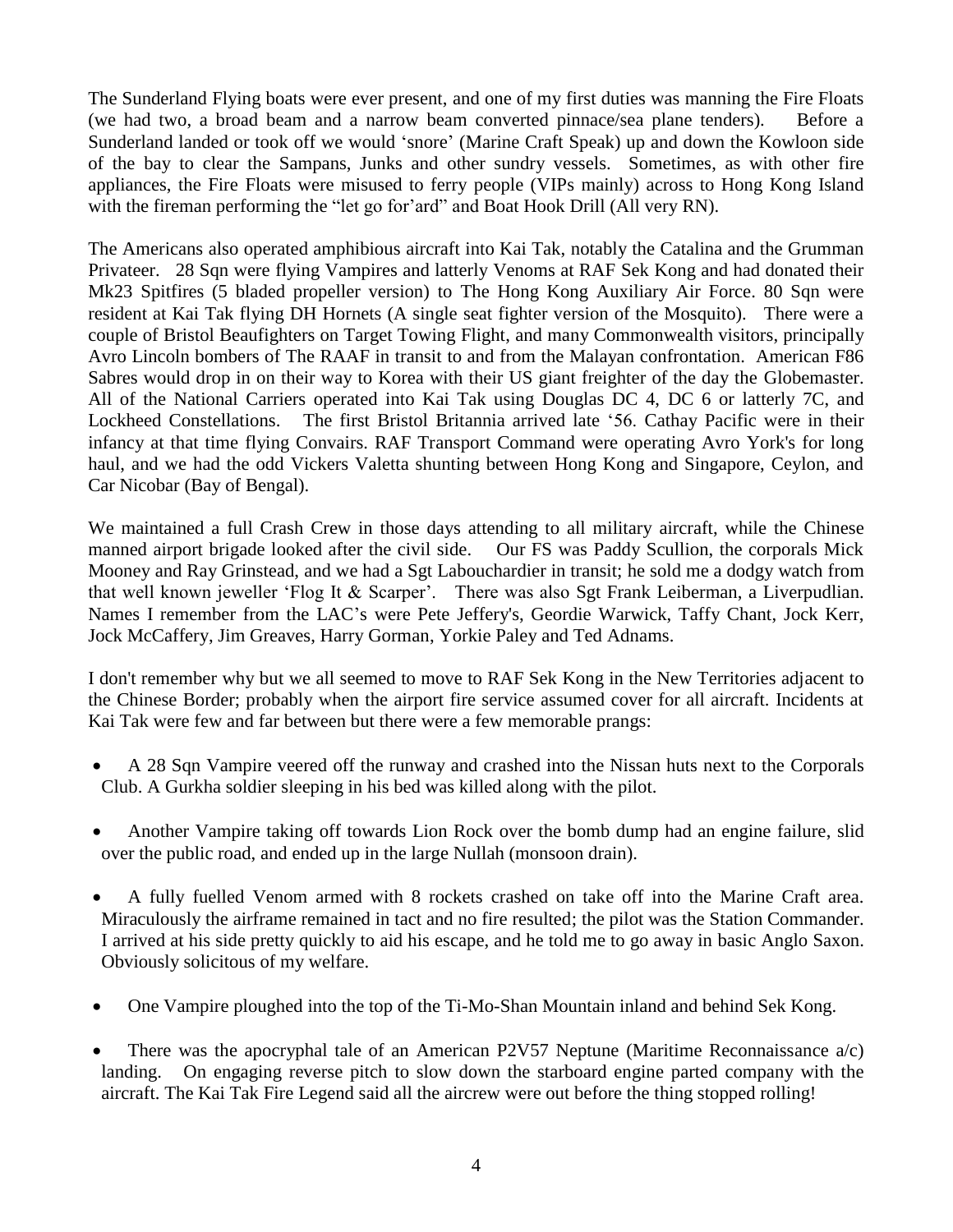The old firemen were always relating the horrible details of "Prangs" they had attended and of mangled and charred human remains. Perversely, it was with some relief to be blooded in this gruesome experience. My first was at a Vampire crash which landed in a Paddy Field on the approach to Sek Kong and caught fire. Our foam tender, the 1945 Monitor, was unserviceable and we had rigged up a replacement. This consisted of a large trailer pump towed behind the 500 gallon water bowser, with the suction hose passed back over the pump into the filling manhole on top of the bowser. We had two knapsack tanks full of foam compound and two Foam Making Branch Pipes. As I"m sure you"re all aware the essence of crash fire fighting is speed, and a rapid application of foam in sufficient quantity to suppress the blaze. So without our specialist foam tender we were ponderous in the extreme in getting our equipment to work. Consequently we were unable to suppress the fire, and soon ran out of water. Sadly the pilot was killed on impact, and in company with another fireman I was asked by the CO if we would recover the body.

The aircraft had been armed with 20mm cannon shells and as the heat reached them, the cases exploded with a soft firework-like bang. The projectiles were lobbed without force, but it was certainly enough to make you duck. Our protective footwear was bog-standard rubber welly boots (polished of course), and as we entered the crash area to retrieve the mortal remains, I felt rather warm in the foot region. I later realised that the Duralumin components making up the airframe had melted and solidified into a large and hot ingot under our feet. We lifted the body part remaining (torso and head) out of what was left of the cockpit, and transferred it to an asbestos blanket. As we rolled the body over the contents of the abdominal cavity fell out, all pink and bubbling, with that unmistakable *Rich Roast Pork* aroma, the heady steam rising into our faces.

From then on we were able to hold our own in the crew room, but the mental picture of this and subsequent fatalities, lives on. It's a pity we were not allowed to be traumatised in those days; I could have bought a yacht with the compensation.

I don't suppose any RAF fireman ever stopped to consider the possibility of danger to life and limb, and the outcome from our actions, with the possible exception of one erstwhile colleague, and here I digress wildly. At Khormaksar (Aden) in 1966/67 a Hunter lost his "Donk" late on the take off run and was speeding toward the water between the end of the runway and the Little Aden Causeway. He retracted his gear and slid into the shallow water digging the aircraft into the sand in the process.

When the day's intensive flying had died down, the engineers wanted to recover the aircraft which of course was still fully armed and fuelled. As duty Crew Chief I was in attendance with Crash 1 and a Mk6. The engineers could not deploy any of the standard tracked crash recovery gear into the sea and wanted to make a hole through the wing to secure a cable hook to tow it out of the water. The Sqn Ldr Eng asked if we had any gear that could punch through a Hunter main plane. If we had a road drill at that time we might have had a chance, but the only cutting gear we had was the pneumatic saw designed for cutting the thin skin on passenger aircraft. The Sqn Ldr Eng insisted that we cut into the wing with this (A double layer 18 SWG duralumin!). I told him this would be useless but he persisted and so I donned the air bottle back pack and prepared to saw. Everyone was conscious of the danger of heat/sparks from this operation and cognisant of the fuel in the wing tanks and the 30mm cannon rounds.

 Accordingly they all retired a decent distance except one of my crew who would assist, I told him to get clear and was about to start when I looked to my right and saw my colleague kneeling down on the extreme wing tip with his fingers in his ears!!!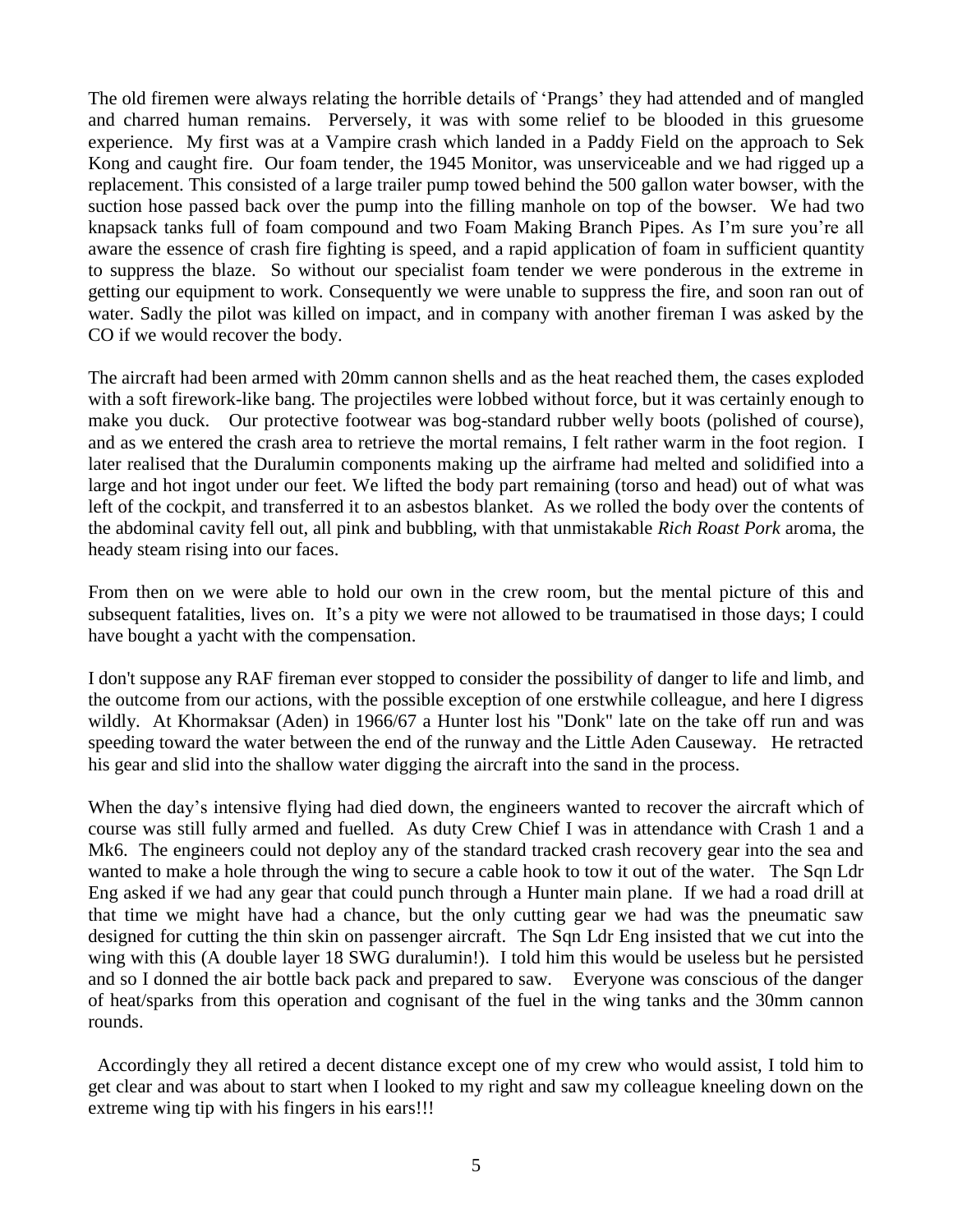The pneumatic air powered saw was apparently used for its intended purpose on one occasion at Khormaksar. An Ace Freighters DC7 had completed its landing run and was taxiing clear when smoke was seen from the nose of the aircraft. The aircraft stopped and the fire crew discharged a CO2 extinguisher upward into the nose wheel bay, the only opening. The smoke continued so it was elected to use the said saw to take a tin opener type cut into the fuselage above the nose wheel. A three-sided cut was completed and the crew were in the process of rolling up the skin like the lid of a sardine can when a furious flight engineer exited the DC7 and came running to the front. He produced a square shanked winding handle, connected it to a spindle/opening in the nose and wound down the aircraft battery, which was on two cables and a tray; this was the source of the fire. Whoops!!!

\* \* \* \* \*

Meanwhile back at the plot…

On return to UK from FEAF I was a posted to Maintenance Command at RAF Wellesbourne Mountford in Shakespeare Country. This station was the home of the RAF Airfield Construction

Branch Squadrons 5001 to 5004, with a Plant Training Depot at nearby RAF Claverdon and a storage and repair facility at RAF Church Lawford near Rugby.

NOTICE!! Do not throw stones at this notice

As the result of all the practice excavations and earth moving at RAF Claverdon, a large pond had been created. In the middle was a Notice Board saying "Loch Claverdon". Underneath was another board with the wording "Notice!!" "Do not throw stones at this notice!"

Many Polish Officers continued to serve after the war, and often changed their names by deed-pole to an acceptable anglicised title. However, they had not entirely mastered English and its colloquialisms. At Wellesbourne one Polish Officer, Sqn Ldr Beale was the S ad O (Senior Admin Officer); and he called me at the Fire Section one day to say that the Command Fire Officer was paying me a visit.

"Thank you Sir" Sez I in my best Somerset accent. "What's he on?" (this sounded like WASEON)

"What does zees mean?" He asked, "Waseon?"

I explained that it meant "*why is he coming, what is the nature of his visit?*"

"I don't know Waseon" he said and put the phone down.

I never met another Polish Officer until years later at RAF Fairford (1973). I was the Concorde Flight Sergeant and we occupied the old American Domestic Section while the Airfield was manned by a separate Cat 6 Crash Crew. Our Concorde vehicles would sometimes travel on the Concorde apron/taxi way on our side of the airfield, and having no other station-based aircraft except Concorde this did not present a problem. Well not until we had a new (Polish) Air Traffic Flt Lt posted in. On his first day on duty he called the Concorde Fire Section to ask what our DP was doing on the airfield.

We explained that this was our normal route and we did not cross or go near the runway. Being a rather irascible fellow, he replied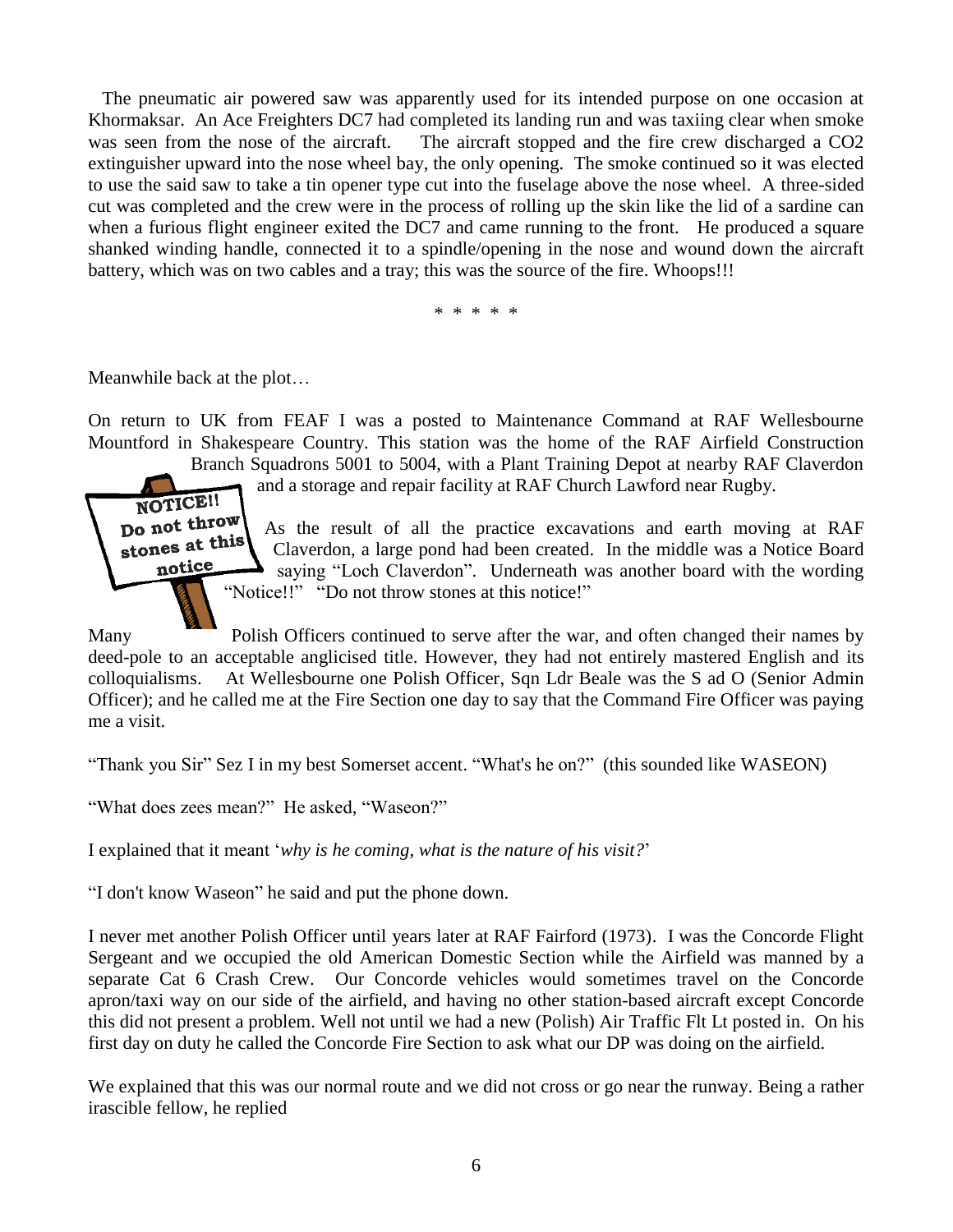"I don't care; I want to know every time you encroach onto the airfield manoeuvring area."

This seemed a bit absurd as the time of all aircraft movements were known hours in advance. Bob Plumb was the Sergeant Crew Commander at the time and he and I agreed that the ATC Officer should be informed of all movements.

In no time at all the squawk box was red hot with inconsequential info, on even the slightest vehicle movements. After about two hours of this farcical tirade our Polish ATC colleague lost it.

After a "nothing" message he exploded and said "**I don't want to know you go for Bloody Peeeess!!!**"

….So we did not tell him anything else and he did not ask.

Wellesbourne was also home to the RAF School of Photography. I recall one day the Station Warrant Officer (SWO) at Wellesbourne ordering me to bring my ladder to the front of Station Head Quarters.

On arrival he produced a surveyor"s tape measure, and told me to pitch the ladder against the flag pole and measure its top-most height from the ground. I politely pointed out that there was a pin/bolt/pivot at the bottom of the pole and it could be lowered gently to the horizontal position to measure it.

He looked at me as though I was out on day release from the "Funny Farm" and said:

"Corporal, I want to know its height not its bleeding Length!!"

It was rumoured at the time that the same SWO was present at a Sergeants Mess Meeting where it was proposed that the Mess purchase an expensive chandelier to enhance the entrance hall in what was a just a large converted Nissan Hut.

"Its all very well spending all this money on a chandelier," he declared forcefully "but who in the mess can play one?"

Legend had it that some SWOs were not very bright, attributing the trend to the fact that they were predominately ex-Bedding Store Corporals in the Admin Trade Group. I recall the SWO at RAF Kai Tak asking the Fire Section to come and water his newly-planted flowers outside headquarters. The fireman taking the phone call pointed out that it was raining.

To this the SWO replied

"You've got a bloody Poncho "avent you?"

By 1961 The RAF Regiment had taken us under their wing, and I elected to go for the advance trade of Gunner/Fireman which would be rewarded with the pecuniary gain of two shillings per day. There followed several courses; basic, junior and senior gunner instructor, First Aid, and the NBC (Nuclear, Biological & Chemical Warfare) course at Winterbourne Gunner in Wiltshire. I was then mustered as a Gunner/Fireman qualified to Junior Technician, staying at Wellesbourne for a very pleasant tour.

I remember well the occasion I was summoned to HQ to see the Station Commander and wondered what it could be for. I was the only fireman at the station at this time and when I left the Section I made an occurrence book entry "*Cpl Davey to SHQ*"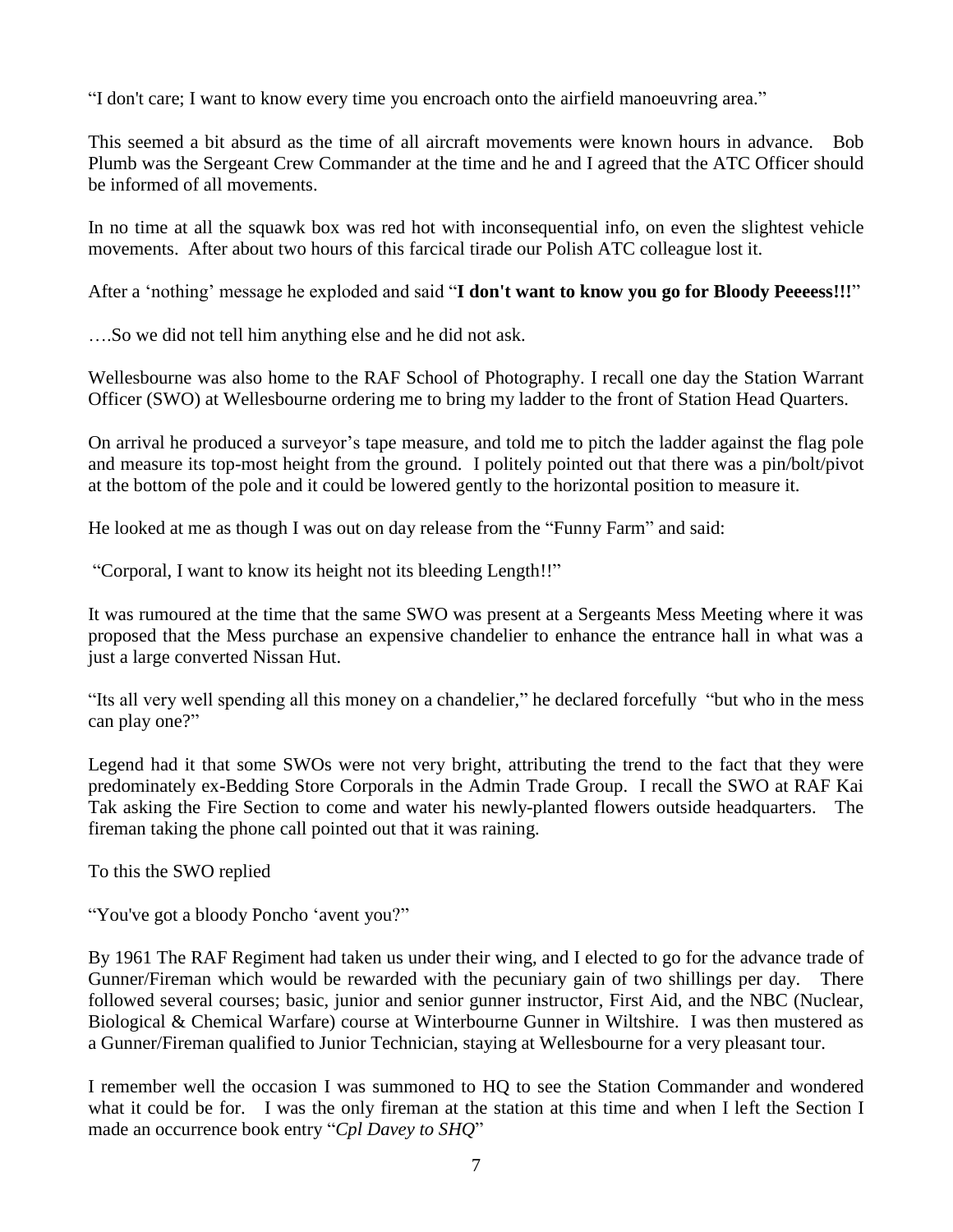The CO said "Congratulations you are promoted."

The next Entry in the occurrence book read "*Sgt Davey returns to Section*."

\* \* \* \* \*

As a Gunner/Fireman I could now be employed in either capacity and my next posting was to 15 Field Sqn RAF Regiment at Changi in Singapore. I arrived there with another convert, Sgt Ray McIntosh, and we duly presented ourselves at the Sqn HQ which was a remote camp at Telok Paku on Changi Beach. The Sqn Ldr CO had us in together and gave the shortest arrival speech of my career.

It went something like "*I expect my NCOs to shoot, swim and drive better than the men*"

*Not all at the same time* I was thinking.

He posted not long after, and his successor had served in Burma during WWII, was the holder of the MC, and every bit the professional.

I remember one evening the Squadron was assembled on our parade square under the short Singapore twilight, in readiness for a pre-detachment briefing of some sort. We were lined up by Flights awaiting our CO who was attending an Officers Mess formal function. Eventually he alighted from his Land Rover in full mess kit, complete with a red silk-lined cape of some description.

As he approached one of my airmen, a Glaswegian, said in a gruff stage whisper….

"Fuck Me it's Captain Marvel"

This was the time of the Borneo Confrontation and detachments to Brunei, Kutching, Tawau and Labuan followed, together with one in Gan. I attended a Jungle Warfare School Small Arms Instructors course at Kota Tingi, and went on exercises in Malaca, Butterworth and Frasers Hill in the Cameron Highlands, all in Malaya.

Of the 30 Months tour I did something like 15 months away from my wife and family in Singapore. Before the end of that tour we had the chance to revert to our former single trade and I became a Fireman once more. However my jungle days weren't over and a second RAF Labuan detachment followed, this time to take charge of the small Fire Section there. Apparently despite there being Main Operating Bases at Changi, Seletar and Tengah, they could not find a Sgt Fireman from anywhere else in Singapore who was available to go. I landed in Labuan in a 48 Sqn Hastings, and as I went down the steps I met the man I was relieving coming across the pan; non other than Sgt Dennis McCann. We often recount this episode on Fire Reunions.

\* \* \* \* \*

No5 Flying Training School (FTS) at RAF Oakington was the next stop. Time has dimmed the details but I had a married quarter at the station and had managed to move in with my family before I was due to arrive for duty. It was a brilliant July sunny morning at 5 am when I discerned a tapping on the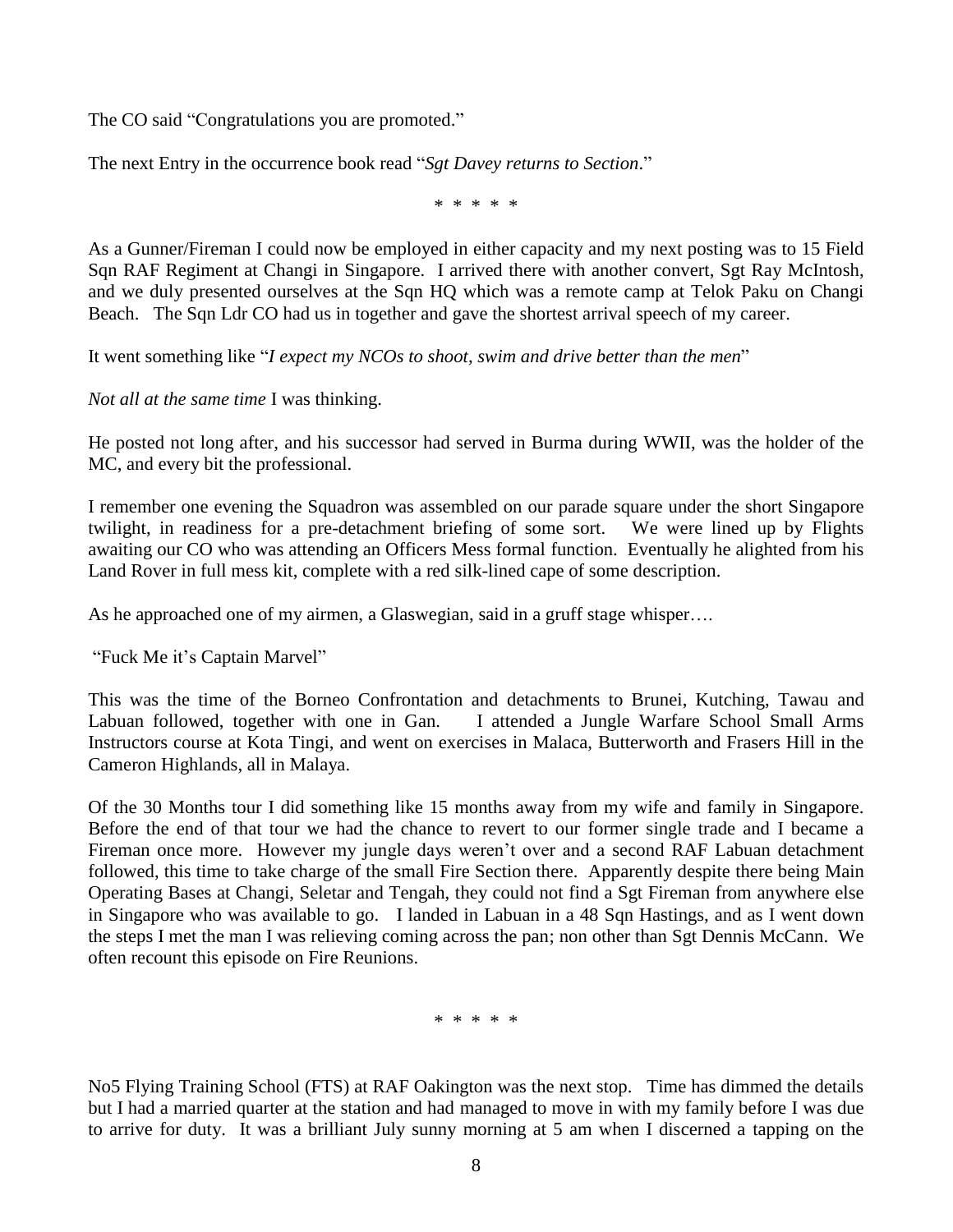bedroom window. There was an airman outside throwing gravel at the glass.

I opened the window and he said "Mickey Finn Sarge. You are to get your crash Kit on, bring an overnight bag and report to the tower at once"

"I haven"t arrived at the station yet" I told the lad.

"I know" said the messenger "But the Flight Sergeant says you must come in"

I got to the tower and climbed the stairs to local where the controller said

"Where have you been?" …..and in almost the same breath. "That's your aircraft on the Left, "T" for Tango."

So it was back to the pan and across to a Varsity that was waiting with engines running. I climbed up the steps into an empty fuselage and the door was closed pretty quickly behind me. We taxied out and took off. In about 10 minutes we landed again at what turned out to be RAF Stradishall. After taxiing in, the doors were opened and 3 more firemen entered in crash kit. They slumped down in the fuselage and we resumed our flight.

No one had ever told me what Mickey Finn was, and I had no idea where we were going. Conversation with my erstwhile colleagues was impossible, so once we had levelled off at the top of the climb I worked my way forward over my now sleeping companions to the cockpit. There I found the Captain in the left hand seat smoking a pipe, and a 5 FTS student on the right covered in maps.

"Where are we going?" I shouted above the Radial Roar.

"Persia" said the Captain.

 $\overline{a}$ 

Before returning to the fuselage, I took a quick look at the compass and noted we were flying west. I had a small diary with me with World Maps in it, and reckoned Persia was in the East. It was all a bit unreal, 682 Davey on a \*Mickey Finn mission to the Middle East.

Half an hour later we landed at RAF Pershore in Worcestershire.

Oakington was the only station I ever got caught for a Church Parade, a rare event for any fireman. It was Remembrance Sunday service in the village, and a very memorable one for me. The Admin Sgt was running the affair, ushering us into the church with traditional military efficiency. When one hapless airmen walked into the chancel still wearing his peaked cap, the Admin Sgt came up to him and whispered "Git your 'at orf in the owse of the Lord,  $c^*$  \* t".

 At RAF Oakington in 1966 the heating ducts around the station became home to a colony of free breeding feral cats. The RSPCA or some other humane animal organisation provided us with steel trap cages to place in the ducts and hopefully catch the moggies. This job fell to the Firemen.

Mickey Finn was a Bomber Command operation where all the V Bomber strike force in the UK would deploy from their own stations to remote units assuming that a hostile nuclear attack was imminent and their own locations would be prime targets.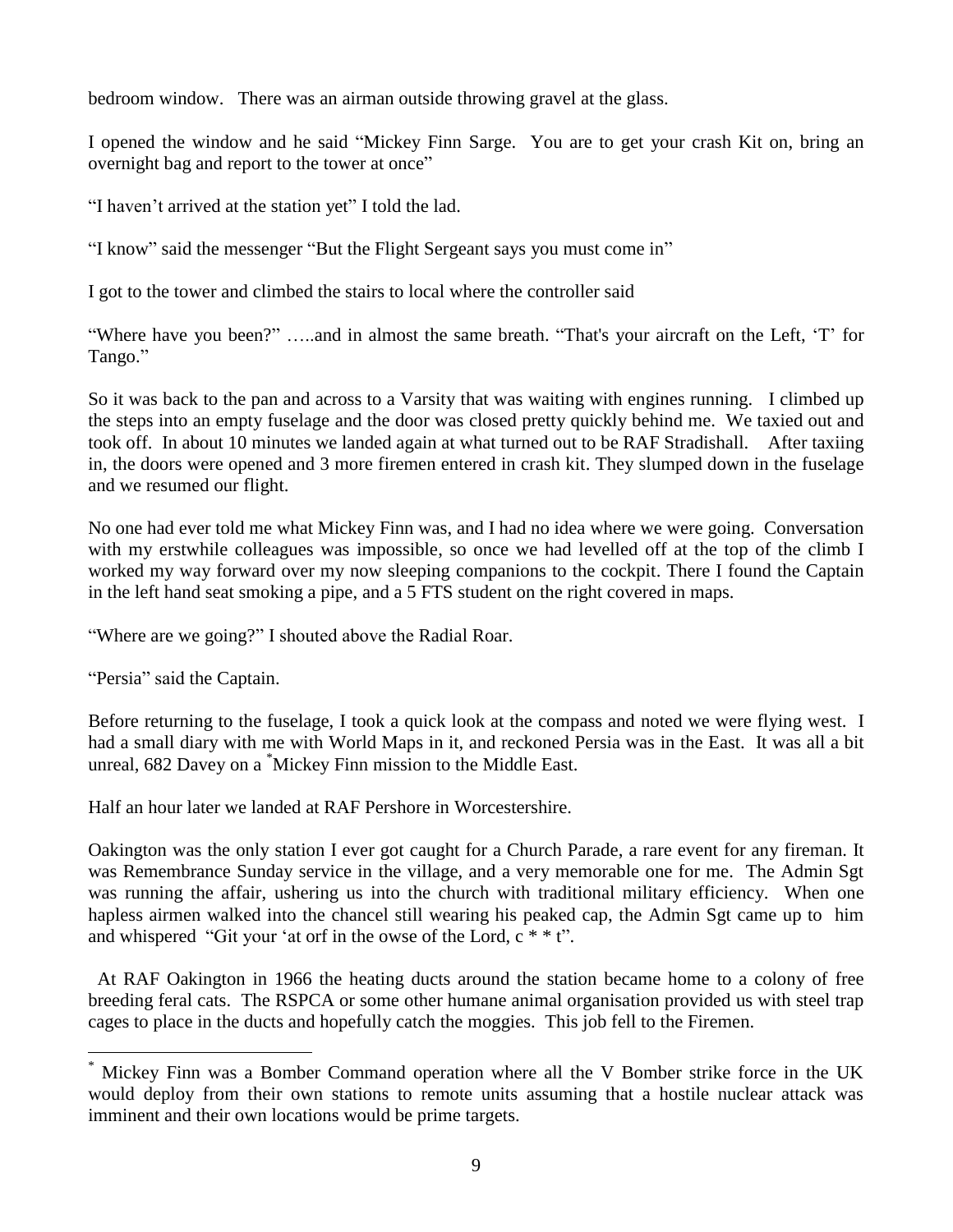The "Pest Control" officer came into the section one morning and asked SAC Paddy Tipper ...

"Any luck last night?"

"Yes Sor" Sez Paddy. "We got a ginormous black one"

"Was it wild" enquired the Flying Officer?"

"Well it wasn't very happy Sor" was Paddy's reply!

\* \* \* \* \*

A twelve month unaccompanied tour ensued, during which I have already alluded to one incident of many.

It"s 1966 and I"m posted to RAF Khormaksar in the British Protectorate of Aden, the busiest RAF Station ever. At the time there was an increasing terrorist threat from FLOSY (The Front for the Liberation of Occupied South Yemen) so Khormaksar had a Rock Ape (RAF Regiment) Squadron detached in for specialist reaction in and around Aden. From time to time they would search areas of the camp, including the large number of Adeni Arabs and Ethiopian civilians employed therein. The Fire Section shared a compound with Air Traffic Control which was surrounded by a chain link fence and barbed wire, complete with a guarded gate entry.

One day the Regiment descended on our compound in force, and made all the civilians stand against the perimeter fencing with arms up and legs spread. Fire vehicles used to be equipped with a battery powered loud hailer as part of the SST kit, and one fireman decided to take advantage of that to create his own amusement. Taking in the scene before him, he grabbed the loud hailer and after hiding himself in the Crash Bays made the following broadcast:

"*As you can see by the bodies on the wire, we run a tough camp here*"

The Regt Squadron Leader was not amused.

However, that was just a typical example of the service humour, and the way airmen were in the days before political correctness.

I remember one day the airfield at Khormaksar was attacked with improvised mortar bombs. As a result of this attack contingency plans were drawn up and the job of locating any resulting craters in the sand fell to the firemen!

\* \* \* \* \*

Khormaksar closed in 1967 and my first tour at Brize Norton followed, then a tour on recruiting duties. I was posted to Edinburgh and subsequently to a new "C" Class office (1 man) in Taunton, Somerset, just eleven miles from my birth place! I struggled with the local patois in Scotland, particularly the Fife Miners dialect, but was right at home in Taunton though. (Ooooooooh Arrrrr).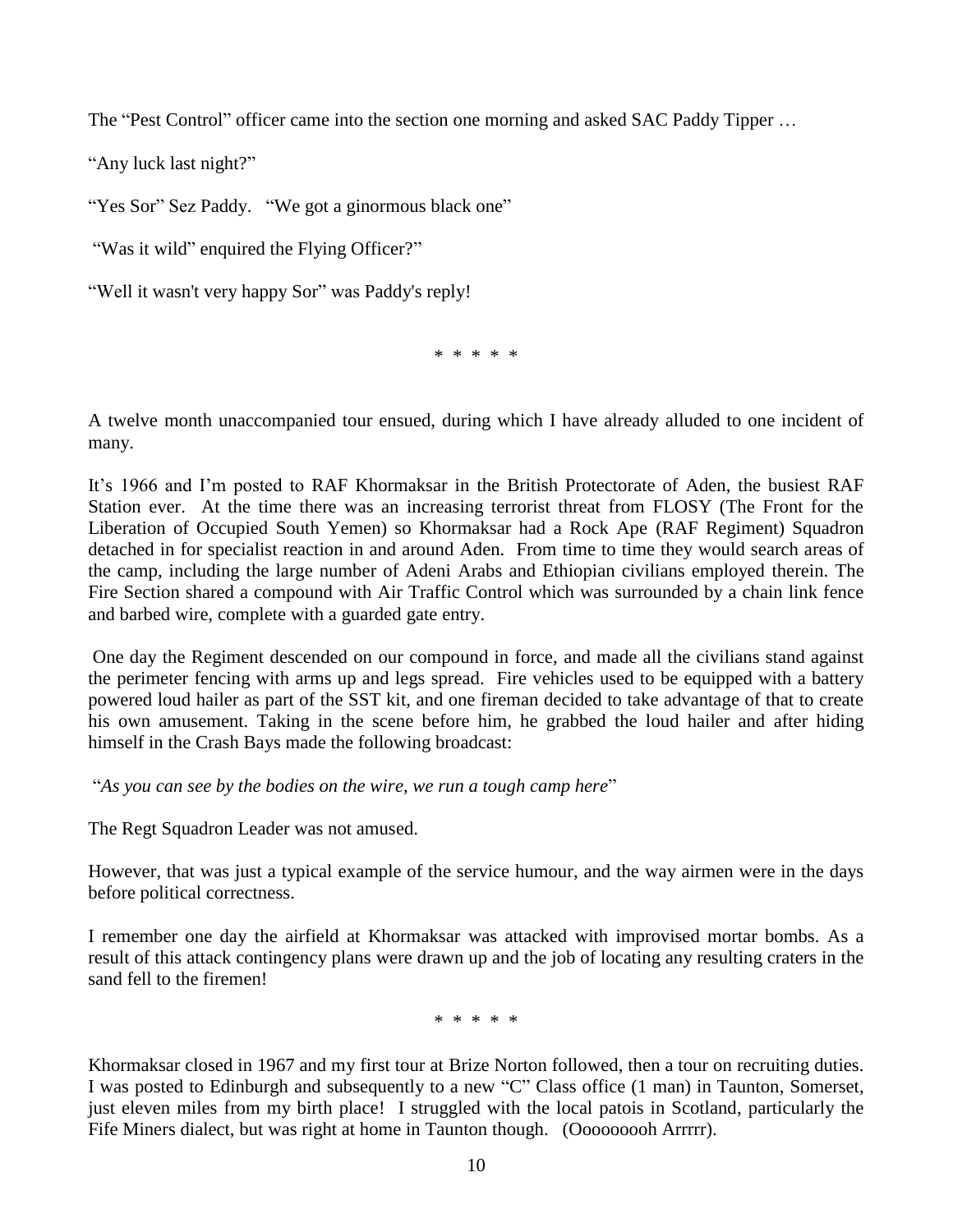From there it was back to Brize Norton as a Flight Sergeant where I was given the job of OIC Concorde Fire Contingent at nearby Fairford. I recall during this tour Sappho Bird Scaring equipment was introduced into the RAF, and our WO at Brize, George Bartlett, attended a heads of section brief someplace before passing the gen on to us. George described the apparatus and how it was to be mounted in a DP Truck. He explained the ornithological research carried out and the making of bird distress call tapes to disperse the flocks.

He then told us what he called the "*Modus Operandi*"; it went something like this:

- The ATC controller will ask for a Sappho run to a location on the airfield.
- The DP driver will go to the location and position his vehicle upwind of the birds he is to scare.
- He will select a tape appropriate to the predominant species present, and play it over the vehicle loud speaker system. This will cause the birds to become airborne.
- The flock will then be dispersed with an explosive cracker cartridge fired from a Very Pistol

I think we were all enthralled by George's description of the system and then he ruined it all with his final remarks.

"There is only one problem with this equipment and expense" he said.

"What's that Sir?" a member of the audience asked.

George's reply has me tittering to this day. "The birds hear the truck coming and fuck off!"

\* \* \* \* \*

A brief posting to RAF West Raynham in 1974 before I met the *real raison d'être* for the "Cold War", Royal Air Force for the first time in RAFG and the Eastern outpost of Gutersloh.

West Raynham is a pretty remote spot in the Norfolk hinterland where a visit to Swaffam"s Saturday Market the best (if not only) thing to happen each week. We were accommodated in a Married Quarter at RAF Sculthorpe, an American Base. The AMQ was a large bungalow and my most vivid memory of it is the heating system. It had two oil fired boilers either of which would have powered a Mersey Ferry. Each room was heated by hot air entering at ceiling level, a concept which defies hot air its natural propensity to rise! Consequently you had to fill the top of the room first resulting in a hot head and cold feet. My American Neighbours were paying a lot less for the oil than us so this was not a problem for them to keep pumping and defy the laws of physics.

One advantage of living with the Yanks was that at least we had a high level of security with the Air Police (AP) patrolling 24 hours a day. On my way off base one day I was driving slowly I thought when I was stopped by an Armed AP Officer. What I"d thought was a weapon was in fact a speed gun.

Very politely, he said "Pardon me Sir, did you know you were driving at 23 MPH in a 15 MPH zone?"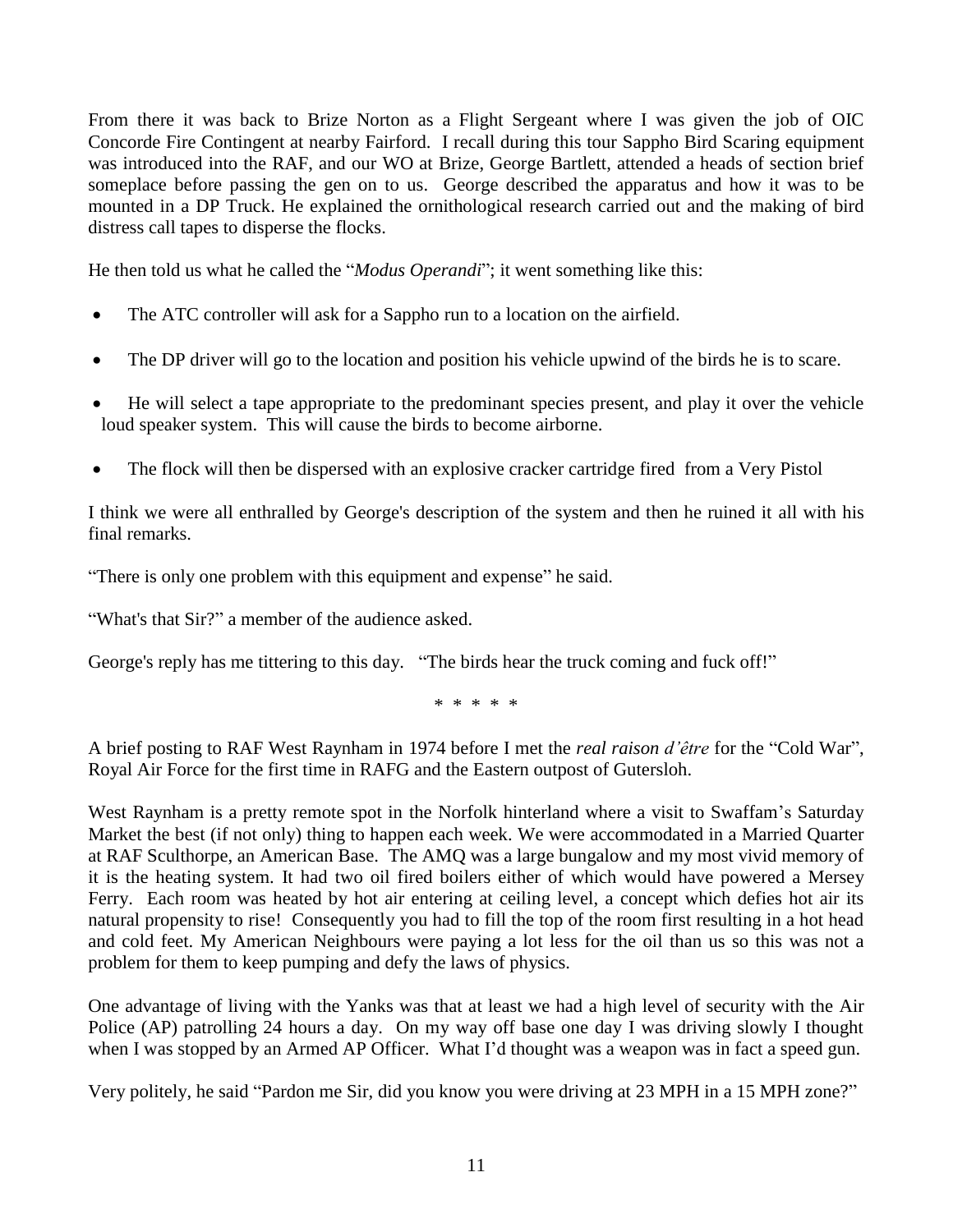Being my usual flippant self I said "I wondered why I felt dizzy".

He either ignored or did not appreciate my sarcasm, and said "I will have to give you a citation"

"Thank you very Much" Sez I, thinking that a citation was the same as been cited for bravery and not a summons!

\* \* \* \* \*

Back to Germany

Category 6 Crash crews has just been upgraded to include Flight Sergeant "Chiefs" and loads of Corporals (we had 15), to go with the new shiny Mk9s, which we had sprayed a delicate tone of Matt Cow-shit green. Thinking of this tone-down colour scheme reminded me of an incident at Kinloss some years later where a Mk9 draped in olive drab had responded to an incident on the public roads and at the "wash up" The firemen had complained at the lack of priority with other traffic having only the small blue light and a not-too-loud siren. The Flight Safety people got hold of this and I seem to recall a letter from Command proposing "Conspicuity Trials" to make the trucks more visible on the public road.. Guess what? Yes we painted them red once more!

Gutersloh was a great station where, come to think of it, everything was toned down and festooned with barbed wire and sand bags up the wazoo. We had an excellent mix of personnel, both British and locally employed civilians. Warrant Officer Morrell was a firm and fair leader who originated from Devon and possessed all the associated countryman"s lore and values. I shared an office with him and his home-spun philosophy for 2 years. He thrived on sayings like "Never associate yourself with a failure", and "he never did of his own volition".

However, in 1976 when a high ranking government official visited the Station, we staged a quick knock-down fire demo on an old Hunter fuselage. This had been meticulously rehearsed right down to having lines drawn for stopping positions and the crowd viewing area. On the day, the event was perfect and the minister was greatly impressed. When he said what a wonderful vehicle the Mk9 obviously was, the Flt Lt Fire Officer proudly volunteered the information that the truck could also produce foam on the move. Buoyed by the VIP"s encouraging remarks, his impetuous enthusiasm then went further still, and before Jack could step in offered a demonstration there and then.

I believe the driver was Geordie Donaldson but the man wielding the monitor remains a mystery? Ron Brown? The truck circled away from the watchers, came back from the down-wind side, and produced foam on the move toward the VIP assembly. I am sure Mr Morrell thanked the Fire Officer in appropriate fashion when he eventually caught up with him and the prominence following their rapid retreat from the snow storm!

At RAF Gutersloh we occupied an old Luftwaffe Fire Station which was built on two floors. From the upper level you had a commanding view of the airfield. I remember one fine day myself; Warrant Officer Jack Morrell, the Sqn. Ldr SATCO, and one FS Tom Dolman were there looking across the runway toward the bomb dump. Tom was a Derbyshire Man and an ex farmer I believe. He had a "lived-in" sort of face and very forthright manner; human sensibilities were certainly not part of his management style. A very likeable man and truly one of the most unforgettable characters you would ever meet. As we were stood Tom spotted a Fire Vehicle on the far side of the airfield which as Crew Commander he should have been aware of, but obviously was not.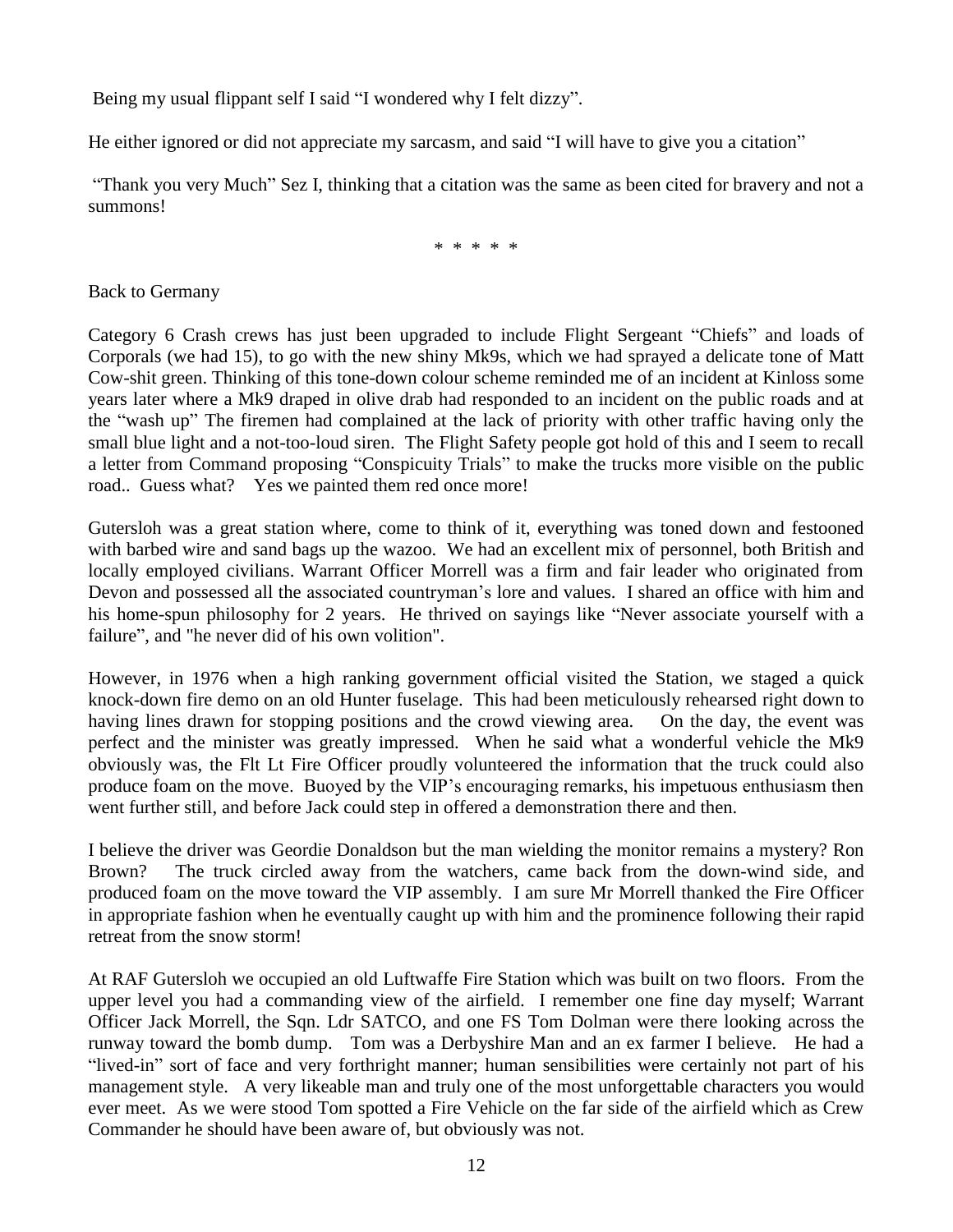"What's that poxy truck doing over there?!" He exclaimed.

"What Truck?" Asked the SATCO in polite reply

"That poxy Mk 7", replied Tom, then continued "Your eyesight must be bad Sir if you cant see that, you must have played with yourself when you was a Boy!".

The Warrant Officer, SATCO and I stood there agog.

Tom continued unabated. "Do you know Sir; I never played with myself until I was 23...

I got my brother to do it!"

After a year at Gutersloh I made my first trip to HQRAFG at Rheindahlen and thought I was in a different theatre of operations. All the buildings were painted in pastel shades, there were acres of well mown lawns and blue swimming pools in the sports areas; the only wire was holding up the Tennis Nets! The extent of the difference between Sharp End and cushy Headquarters was driven home when I went to visit the Resident Fire Prevention NCO who shared accommodation with the GDT staff at Command Regiment Training Team; all of their NBC suits were on hangers inside full length plastic suit-covers with the names stencilled outside. Definitely for show not for blow!

\* \* \* \* \*

I enjoyed Gutersloh, but all this pleasure has to be paid for. My next posting was RAF Machrihanish which I had always thought was in the Persian Gulf. I was going on promotion to Warrant Officer and quickly deduced that was the only way they got WO"s to go there.

The Mull of Kintyre sounds a romantic location and one of our neighbours, Sir Paul McCartney, wrote a song about the place during my tour. You soon discover that there is no easy access. By road, with your worldly goods was the logical choice, although Logan Air (Yogi Bear) flew puddle jumpers from Glasgow. I suppose a sea passage from Glasgow may also have been possible; or from Ardrossan via the Isle of Arran and across to the Mull. Anyway, by road you had to drive north from Glasgow on the A82 through Dumbarton along the western shore of Loch Lomond to its northern end at Arrochar. From there its left and a climb up on the A83 though a wee bit hill and glen and the Argyle Forrest, peaking at the rocky junction with the Dunoon Road at a place called "The Rest and be Thankful". Then it's on to Inveraray at the top of Loch Fyne, and onward to Lochgilphead and all the way down the long peninsular through Tarbert to Campbeltown. The further south you drive on the exposed west side of the Mull you note that the vegetation is rather sparse and the few trees there are grow parallel to the ground. Where you do pass through pleasant wooded areas adjacent to the road you have to be aware of the Kamikaze Sheep.

A fellow WO posted to Machrihanish some years after me (John Knight) was also the CMC of the Sergeants Mess. New plans for the Sergeants Mess had been drawn up and he was asked to give his opinion. The Lady Architect from London was apparently extolling the virtues of her design and asked John what he thought. Looking at some symbols on the plan for the front elevation he asked her what they were and she said

"Trees"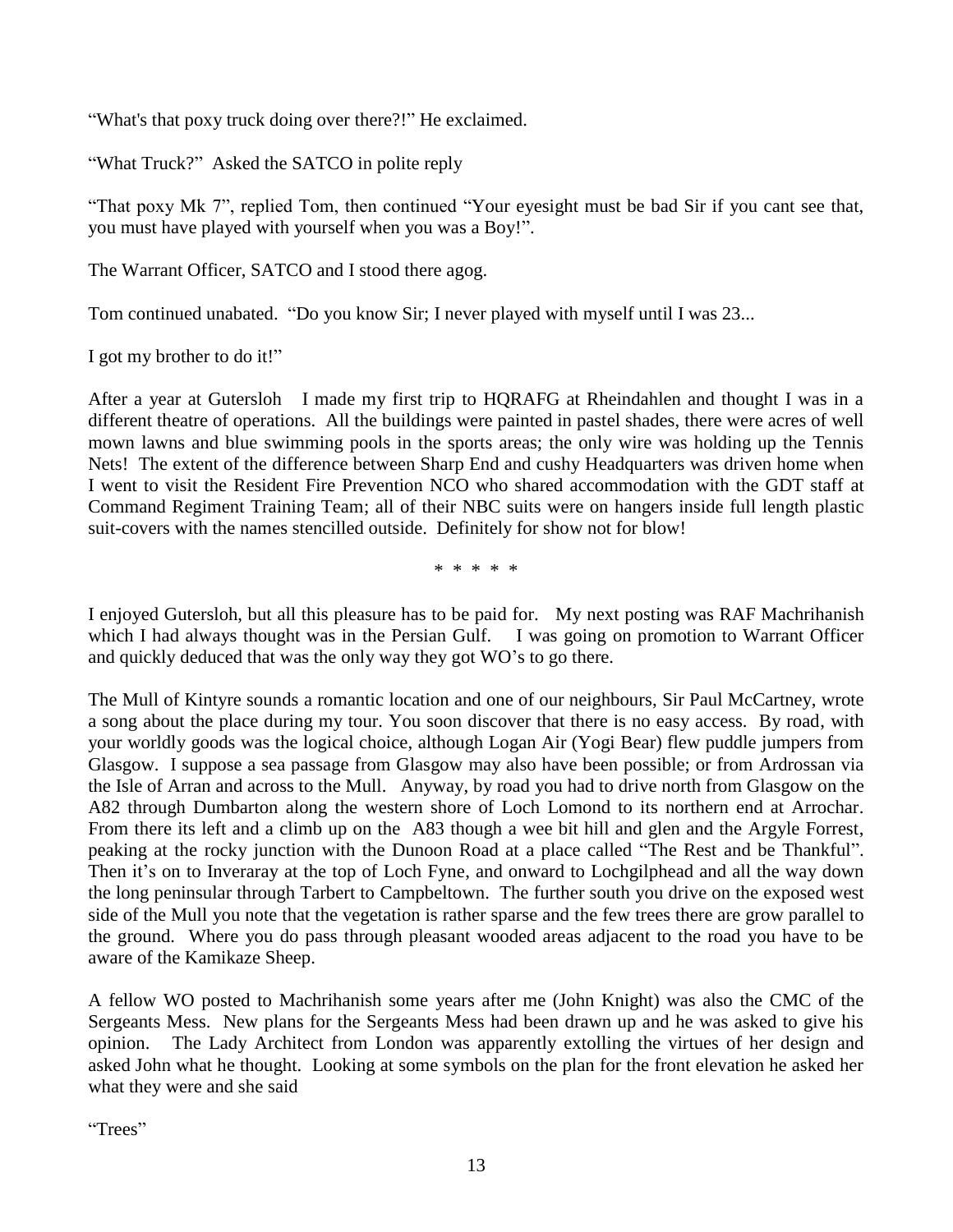Ever the helpful one, he then took the lady outside the existing Mess and asked her if she could see any like species.

After a year I decided that Machrihanish was not for me, and requested Premature Voluntary Release (PVR) from the RAF. As part of the deal a last tour posting to RAF West Drayton LATCC (London Air Traffic Control Centre) was offered and gratefully received. The RAF part of the site consisted of the Operations Centre for all the early warning and surveillance radar in the UK, and the School for Fighter Controllers. I had wondered what could possibly require a Warrant Officer where there was just a small domestic section with a Mini-Bedford tender. However, the RAF and LATCC were accommodated in a common separated brick building, which because of the incredible number of computers, electronic wizardry and cables, was extremely complex. It had a myriad number of floor and ceiling voids, and hundreds of cabinets which were protected by individual fire detectors. I seem to recall there were over 1000, so when you weighed up the consequence of a fire which could disrupt the Nation"s Air Defence and Air Traffic Control you realised the enormous responsibility. I had a very able Sgt who would crawl through floor and roof voids to see where they came out or went in through floor traps and inspection hatches to fight any remote fires. Breathing Apparatus was an automatic given and we trained at the London Fire Brigade HQ, Southwark Bridge.

\* \* \* \* \*

In preparation for my discharge I bought a house in Hull but my RAF days were not over quite yet. I was "Head-hunted" for the job as WO Trade Standards at Catterick which I accepted withdrawing my PVR. My boss was Flt Lt John Gregory. John was a big heavy-jowelled man who had attracted the service nick name of Captain Pugwash. Earlier in his career, when stationed at Lossiemouth, he was in a bad car crash with his wife, and suffered serious injury after which he piled on the weight and was apt to be likened to "A hippopotamus in disruptive pattern clothing". Prior to the accident he had enjoyed sport and played tennis for the RAF.

John was the boss of both the Fire and Gunner Trade Standards teams. One of the Gunner Flight Sergeants on the team used to bring his dog, a Golden Labrador, to the office from time to time. I recall one occasion this FS had been in to see John Gregory to hear his annual assessment, which apparently was not very good. About 10 minutes later the dog wandered into John"s office, sat on the mat in front of his desk, looked him in the eye and did a whoopsie on the mat! His Masters Voice I suppose.

I enjoyed Trade Standards and RAF Catterick was a lovely station with its very own river. We had some funny incidents with the trainees, and an excellent rapport with the instructors. One Sgt instructor came to my office after his course had taken the final written paper and asked how many had passed. I told him we were still marking and asked why he wanted to know. He said the course photographer was waiting.

I said we were not yet sure of the final pass figures but told him to warn the photographer not to fit a wide-angle lens; a remark I'm sure he enjoyed sharing with his students.

From Catterick came an unsolicited posting to the Rock of Gibraltar. The border with Spain was closed at this time (1982) so driving out there meant I had to go from Algeciras to Tangier on one Mediterranean Ferry and from Tangier to Gib on another, the famous Mons Calpe. It was the time of the Falklands War and the normally sleepy Gib had become an important staging post and support base, with C130"s landing and taking off round the clock. Built into the side of the Rock and around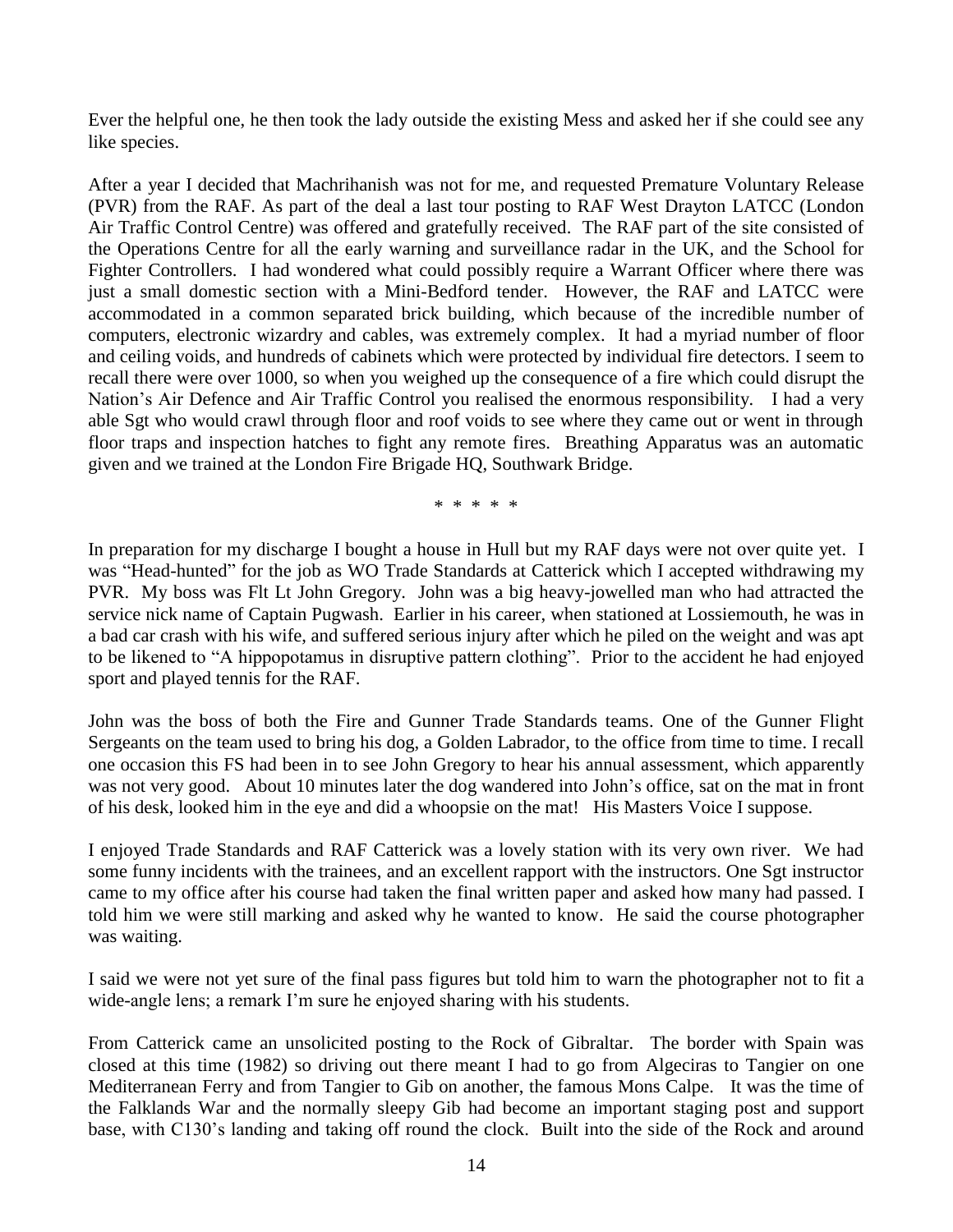the busy harbour, the town was like a small UK settlement and you soon got to recognise many of the citizens. An uneventful and happy two years ensued.

The CO was an Air Commodore, most unusual for any station and exceptional with RAF Gibraltar being so small. The reason lay in its NATO status with the other military commanders (Army & Navy) being at least "One Stars". In common with the other prominence, the Air Commander had a large house half way up the Rock where he could survey the straights, the town, and the ancient harbour where so much history has been made over the years. A road to the top of the rock, which also had access to see the Barbary Macaques (Rock Apes), ran adjacent to his bungalow from which a private cul-de-sac led uphill to his front door patio and veranda area. The resident army battalion at the time were the Duke of Wellingtons West Yorkshire Regiment.

The Air Commodore was John Pack, and I remember his wife Shirley telling us of an occasion when she and her husband were entertaining several dignitaries including the Bishop of Gibraltar. They were sitting on the veranda overlooking the bay having pre-dinner drinks, when they became aware of a squeaking sound coming up the drive. The sound was that of a children's pushchair being guided up the steep ramps by one lady, with another older woman and two children walking beside. They were all sweating profusely in the dying heat of the day and from the effort of climbing the hill. As they came adjacent to the house one of them asked in a broad Yorkshire Accent

"Excuse my Luv!!",

"Is this reet way t"monkeys?"

Because I had opted for the two year tour instead of three I had disrupted the Posting Plans for WOs at Records Office. As a result, they got a sulk on and sent me to RAF Kinloss. This was my third Scottish tour; many "Jock Firemen" never even managed one! Notwithstanding, Kinloss was a good station for three years and included the mandatory detachment to RAF Mount Pleasant.

I was the last "Fire One" to enjoy the Contractors Camp at MPA before we occupied the new RAF accommodation. The runway  $\&$  main paved parking areas were complete with other manoeuvring areas, dispersal for the aircraft from Stanley, roads and access routes still under construction.

 The Contractors Camp, or "Bronx" as it was later to be known as, was a maze of identical wooden huts with interlinking corridors, completely enclosed against the South Atlantic weather. The dining room was reached within the same complex, and the food from Kelvin the Caterers was exceptional and abundant. Female civilian staff were everywhere for cleaning and dining: they were affectionately known as Kelvin's Kittens. I had established a good rapport with the Kelvin Staff and before we moved to Service Catering I was able to liberate many frozen lobsters to my store for future use. When we eventually moved into a combined Sgts and Officers Mess, the RAF cooks were happy to do me the occasional Lobster Thermidor.

 The Fire Section had seemingly limitless supplies of bread rolls and bacon from Kelvin's, which were delivered by one of the JCB drivers we called Worzel Gummidge. The smell of bacon butties pervaded the air around the Fire Section/Ops Complex, and often contractors and other people in the Ops area would drop in for a morning snack.

On the other side of the airfield, the brand new Crash Fire Section was a splendid building full of shiny fire trucks and the initiatives to make it a "home from home" by the lads in post were excellent; the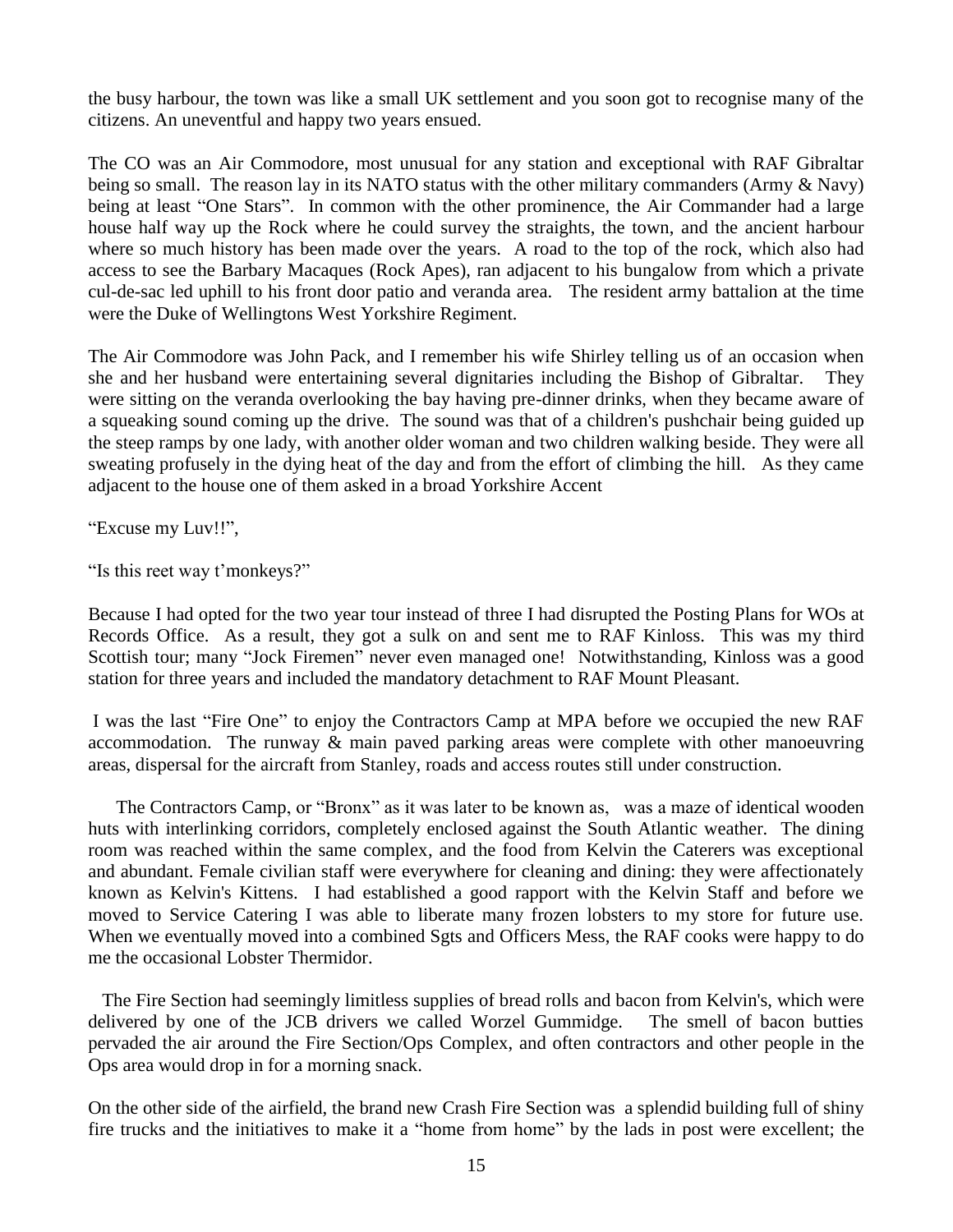"York Stone" fireplace in the crew room being an example. The walls were hung with ex Argentinean FN rifles.

The biggest drawback was the up-slope from the crash bays to the taxi-way and the restricted view from the control room windows. With the onset of winter, ice and snow covered the incline which made forward acceleration difficult with poor traction on the big heavy Crash Trucks. Of course the airfield was usually BLACK when the ground was WHITE and so there was no need to leave the bays!

The domestic Truck was positioned on the admin/accommodation site and was housed in the Contractors Fire Section, a (One Welsh Man) canvas shelter. A brand new domestic section came into being toward the end of my tour and was taken over by my successor, Steady Eddie (Ward)

Looking from the Crash Bays control room windows up the slope, the surface of the ATC access road and runway beyond was at eye level - all you saw were the rudders of the larger aircraft. This was very pertinent in one instance. Mrs H Jones, wife of Col H Jones VC of the Paras, and other bereaved wives had been on a visit, and were leaving on the afternoon Tri-Star. As it passed the control room on its take off run, a large trail of flame was apparent from the tail engine. It looked like a Doodlebug or a plumbers blow lamp (for those who don't remember Doodlebugs!). The duty local controller shouted "Abort!! Abort!!" to the Captain who engaged an automatic system on that aircraft which brought it to a safe stop. The reason for the flames was a strong cross wind component, and incomplete combustion. We deployed in that same wind and had to surround the front of the aircraft with our trucks to enable the gangway to be positioned without being blown down the runway.

Another snag was the total inadequacy of the Crash Alarm. The designers/specifiers must have worked in a Public Library Quiet Room. It was a single high pitched whistle audible only to dogs. I explained to the Electrical Contractors still on site that a crash alarm was meant to summon up the blood and make the hairs stand on end. They apparently had never seen a Submarine picture or heard a Klaxon horn, but I think they changed it in the end.

.

Early in the piece I travelled down to Stanley on the unfinished hard core road with its "Skull & Crossbones" signs and the warning words "Slow Minefield". I had a romantic pre-conception of a quaint settlement, but on arrival the Islands" capital proved to be a real culture shock. At first sight the brightly coloured "wriggly tin" roofed dwellings, and the heavy peat smoke atmosphere, looked like the result of a multiple fog-induced pile-up between lorries carrying paint and corrugated iron.

And so onto RAF Stanley, to meet the incumbent boss (FS Fred Woods) and the "Trumpton Fire Brigade". The collection of containers and lean-to shelters which formed the Fire Section was rudimentary in the extreme, but it became evident that this section was all about function not form. I was immediately aware of the high level of cheerfulness, and enthusiasm for the main task of RHAG Phantom recovery.

I was to return with a TACR 2, Fred Woods and the Falklands Fire Chief, whose name I do not recall, to provide cover for the last Phantom to leave Stanley.

One last trip to "town" during my tour was to help Fred celebrate his wedding anniversary by having dinner at The Upland Goose hotel. We had the signature dish of Upland Goose, which tasted of fish, obviously a reflection of the unfortunate the bird"s diet. We had arranged to spend the night in the RAF Coastel, an experience for me but home again for Fred.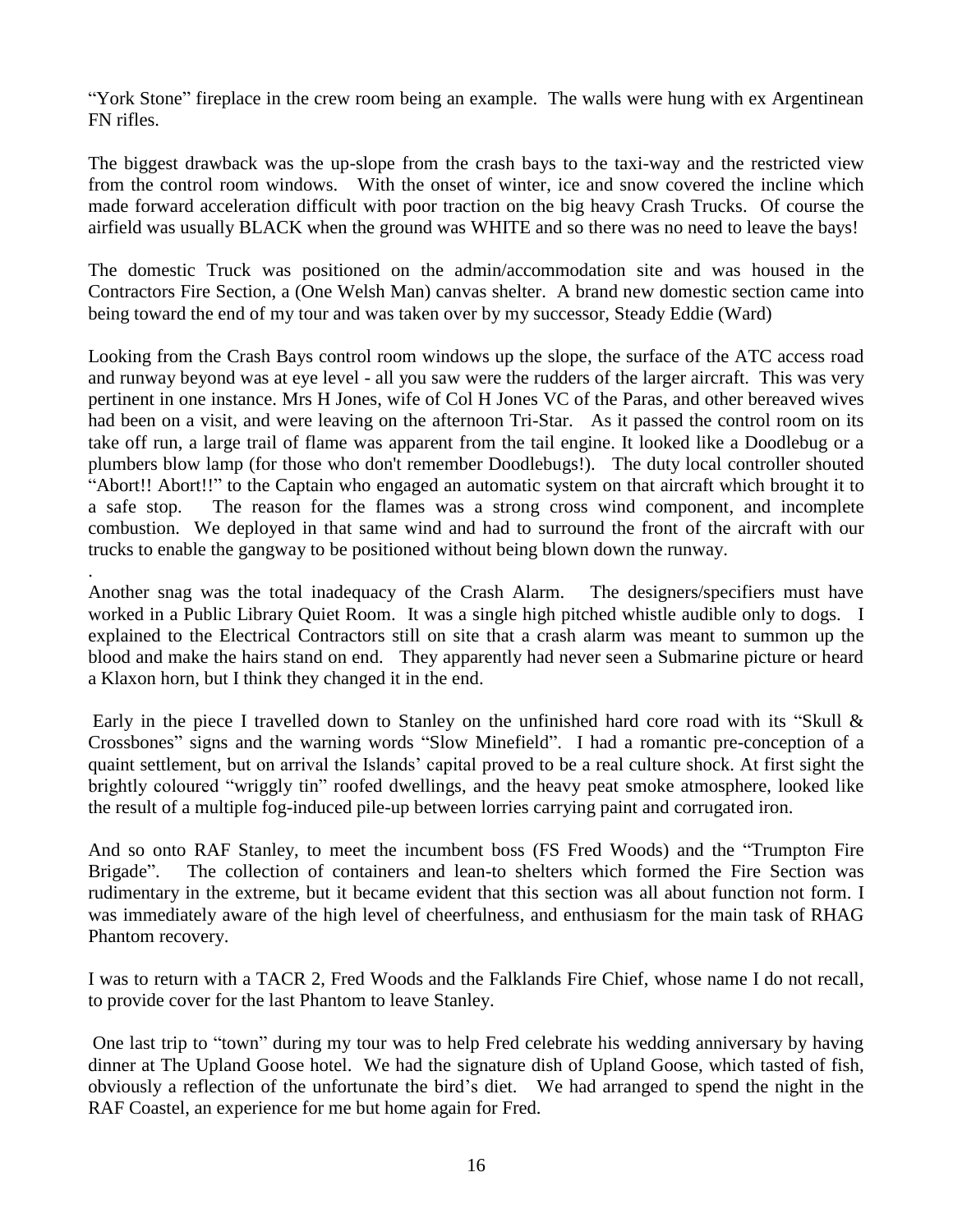I had taken over from Trevor Chambers, now regrettably dead, who in turn had been preceded in post by Alan Quail and Ken Leverett. Trevor Chambers was a real Gentleman. As part of the incumbent WO"s remit, RAF Ascension and South Georgia were to be visited during his tour. Following his trip to ASI, Trevor he was returning to MPA in a "Fat Albert" (Hercules) which suffered an engine failure somewhere over the South Atlantic. They diverted into Rio de Janeiro during carnival week and he enjoyed a stay in a hotel on the Government. He knew I was to follow him to MPA and sent me a postcard from sunny Rio to a snow-bound Kinloss.

I only know of one WO who visited South Georgia during his tour, one Peter Lee, also sadly no longer with us. I think Peter said he had been winched ashore in foul weather.

One day, while sitting in my MPA office, a Tri-Star Pilot came to see me for fishing tackle. I was somewhat gob-smacked until I was informed that I had inherited the title of "Fishing Officer", and that we kept the gear in the section together with maps of the best fishing areas. Kenny Leverett had set this up, being a keen angler himself he had sent a steady supply of sea trout etc. back to BZN his own station via the Tri-Star fish vans.

When everything was moving up from RAF Stanley it was intended to cull all the cats which had become personal pets during the occupation; ostensibly to prevent a proliferation of pussies at MPA. The firemen "Spirited" one tabby moggie away from Stanley to MPA ahead of the hunt. The lads christened it "Napalm" I don't know why but would hazard a guess that it had dropped a few nasty "Bombs" in its time. The boys made it a home in a cardboard box with his name painted on it.

One fine day, the cat found itself in its box in the crew room doing what cats do best, when a phone was placed on top of the box. Following the afternoon Tri-star landing, an FNG (Falklands New Guy) fireman found his way to the section and was alone in the crew room with the box/cat/phone.

The established hands had observed this situation through the Georgian-wired viewing panels in the crew room door, and one bright spark then called the crew room phone from another extension in the Section.

The FNG detects the ringing and looks around, but no one comes to answer so gingerly he picks up the receiver on top of the cats box, and sez rather timidly.

"Fire Section"

"Hello" sez the Wag, "Is the cat in?"

The FNG locates puss in the box and replies

"Yes, but he"s asleep!"

"OK" sez the wag , "I will Call Back."

Everybody fall about!

I did the obligatory "Bimble" out across the scrubland past the "Great Britain Hotel". We past many Bennies, and loads of sheep on our way to Bluff Cove, Fitzroy, where we saw the Sir Tristram RFA memorials. My companions were Sgt Kevin Cook a 6 footer with a stride to match, and a fit young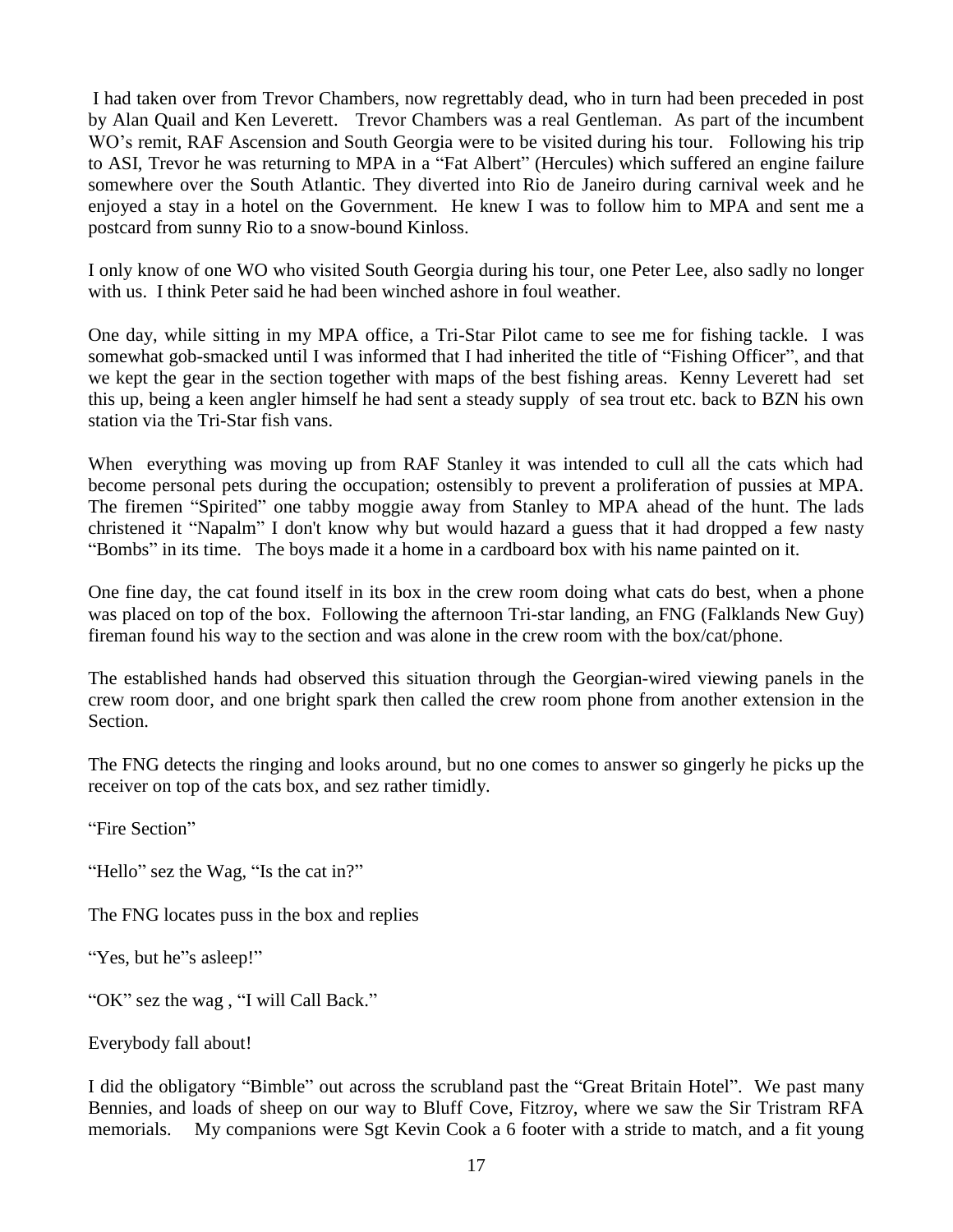firemen who loved fell walking in the UK who had come prepared with the proper boots and backpack. After some 15 miles round trip I was feeling my 50 years and happy to catch a Land Rover back to MPA.

My early work consisted almost entirely of "Take-over Boards" with WTW and LMA PSA officials plus the normal RAF Representatives. The Army maintained a Force Fire Officer in Stanley at the HQ, known as COMBRIT some such acronym. He was a three pipper and attended all the boards with me. I found him to be helpful, knowledgeable, and unpretentious, but he was succeeded in post by the antithesis of that ilk. This guy had been a Sub Officer in the old AFDFS at RAF Syerston, and graduated to Officer Grade in the Army Fire Service. From day one he adopted a very superior attitude toward all things non-commissioned and RAF in particular. He told me one day that he intended to do all future Fire Prevention inspections at RAF MPA, because RAF FP Training was worthless. He, on the other hand, had attended Moreton-in-Marsh, and was the real deal. I was incensed and relayed his intention to my Wingco Admin. Together we advised the RAF Fire Staff at High Wycombe of his aspirations. I think they saw this as establishment building for the pongos and his trying to take over an RAF base was a non starter. I was immediately created Force Fire Officer South Atlantic; and the Army chappy returned to wooden huts and sand buckets. The rest as they say is hysterical, except that all of my erstwhile colleagues that followed me to MPA did not think so.

The PSA officials in MPA were given honorary RAF rank/status as were the Met Men. On returning from my visit to Ascension I met a PSA man in the departure lounge I knew as George from our work on take-over boards. He was going back south after a trip home.

"Hello George" says I,"Where are you sitting?"

"Seat 4a" he replies.

"Is there any room near you?" I ask,

"Its empty, only a party right at the front of the aircraft" he says.

I ask the movers if I can be seated adjacent to George and they say sorry we do not allocate seat numbers. So I pick up a blank boarding card and a marker pen and write "Seat 4f". I forgot to mention that this was a British Airways 747 and on mounting the gangway I was ushered into First Class. George was on one side of the wide body and I on the other . George had got his seat at BZN because he was RAF Group Captain equivalent, I had no idea. My Sqn Ldr Ops was on the same flight back and was somewhere back in "Steerage". The Party at the front of the aircraft was Air Chief Marshal Sir Patrick Hine and his ADC. I had met the BA crew on the beach the day before and we shared a barbecue and beer. The engineer asked if I would like to observe the take off from the flight deck and I accepted with alacrity. Wideawake airfield has a 9000 foot runway over a hill. Lining up the aircraft for take off just after dusk there were 3000 foot of lights and then a space between the volcanic hills at each side of the runway. This prompted the obvious remark between the pilots "Bloody short runway".

I continued my tour at MPA into mid winter (June/July) with snow every day and the biting chill factor. When the small outstations closed all the TACR 2s came back to Mount Pleasant, and I had one for my personal transport. As mentioned, the Officers shared the Sgts Mess until their mess was ready and at cease work they would park their Land Rovers out in front and it became known as the Land Rover Owners Club. My Range Rover was a real piece of one-upmanship! However, a bored fireman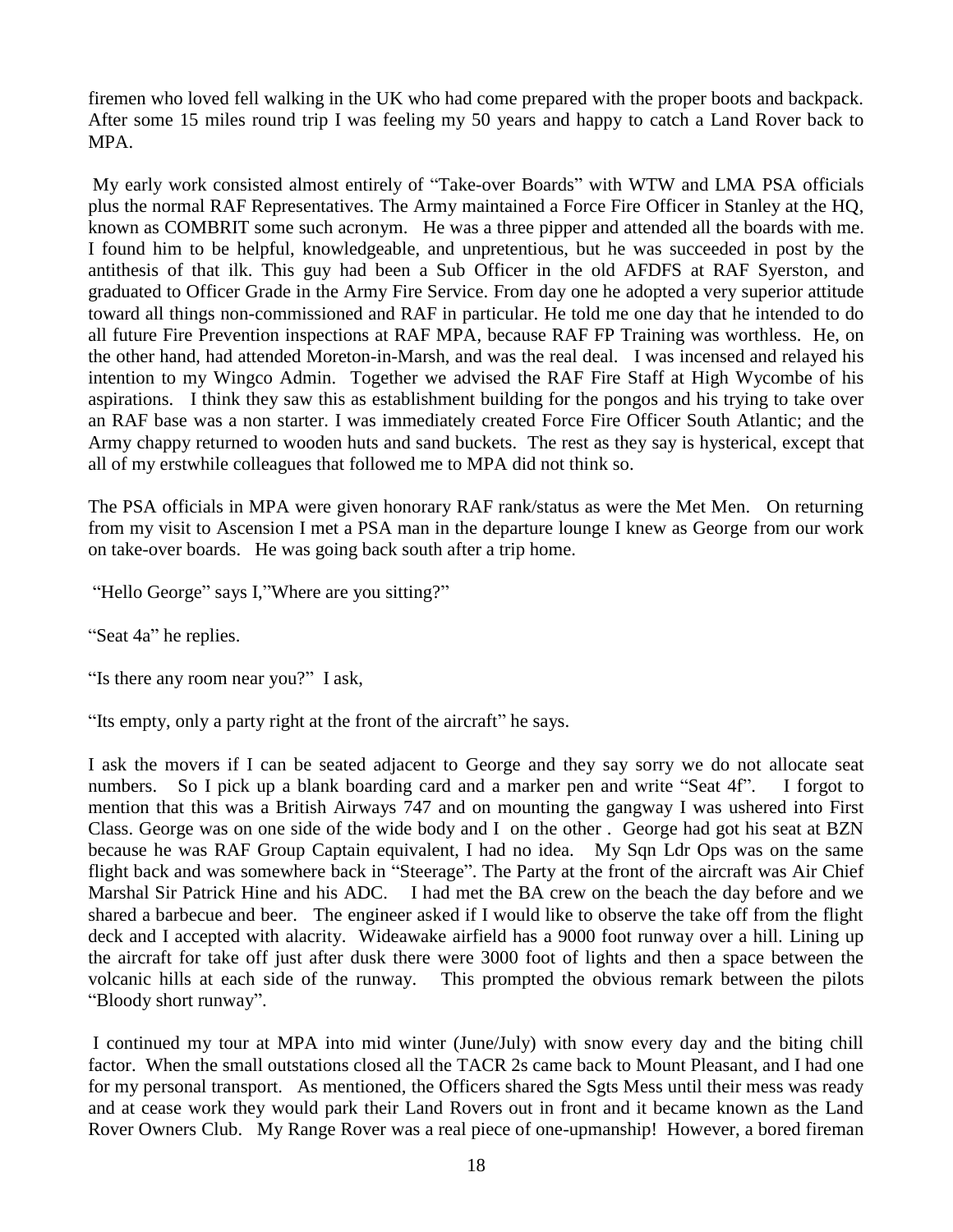either at MPA or Kelly"s Garden had cleverly altered the RANGE ROVER sign on the front bonnet to read HANG OVER, which could well have been more appropriate.

The only real excitement during my sojourn was a fire on Lively Island, spotted by ATC early one evening. We loaded the light pump, suction and delivery hose, the generator and floodlight from one of the MkXIs onto the Rescue Sea King, and flew into action. Sgt Roy Bastable, SAC"s Gordon Smith, Kiki Dee, Fran Neary, Neil Bateman and Liam Rippon were successful in extinguishing the fire, but we were called too late to save the Farm Building. Gordon Smith is still serving as a civilian and as I write is the Chairman of the RAF Fire Services Association.

Without any obvious reason I found the tour quite exhausting. Maybe it was the twelve hour days and seven day working, with none of the usual UK respites and diversions. I was certainly glad when my turn came to leave. However, fate had one last trick to play.

The RAF Tri-Star Fleet had recently been purchased from Pan American Airways via BA and modification at Marshalls of Cambridge, who incidentally removed the in-flight movie capability (soon to be restored). Anyway, for whatever contractual reason, there was a BA Engineer resident at MPA during the initial service of the aircraft.

Now my shiny Tri-Star was on time, all prepared and ready to go, when the said engineer did a fuel sample and apparently our machine had too much anti freeze additive in the AVTUR. This is meteredin automatically with the fuel. The RAF crew were not too worried about this, but the Civilian Engineer would not approve. Consequently, all the fuel in the aircraft had to be pumped out to bowsers, transported to Mare Harbour, and fresh fuel brought back. It took something like seven or eight hours to complete this task, and all the while the aircrew were running out of duty time. We had left the mess after breakfast and said our good-byes, so our return at Lunch time was of course greeted with the customary service "Schadenfreude". We got away in the end, but only just..

After Kinloss it was back to Gibraltar in 1987 for my last productive posting. The sunny climes of Gib were followed by a posting to RAF Bentley Priory/Stanmore Park for the last eight months of my service. There, I was introduced to the Apple Mac computer and Desktop Publishing whilst a member of the RAF Regiment & RAF Fire Service Training Development Support Staff. This proved a useful place to be while preparing my CV and completing a required project for the Plymouth Safety Officers Course I attended as part of my resettlement program. I sent out three CVs for potential jobs, got two interviews, and one job.

I screwed the first interview when a member of the board asked such cloth-eared questions that I said "*for goodness sake give me one on sport!"*

I worked from home for the next ten years in Construction, Health & Safety, and latterly some Fire Assessment jobs and was self-employed for the same company, Willis Corroon in Abingdon. I would send in my invoices for payment of completed jobs and had established a good rapport with the accountant, a Lady Called Lorna. She had the most beautiful "Pam Ayres" accent and was the source of one of my most embarrassing Moments.

Lorna had accompanied the bosses from head office to meeting I attended. She was Black; and I had no idea from her accent on the phone.

When shaking her hand I was clearly gob-smacked and I stuttered